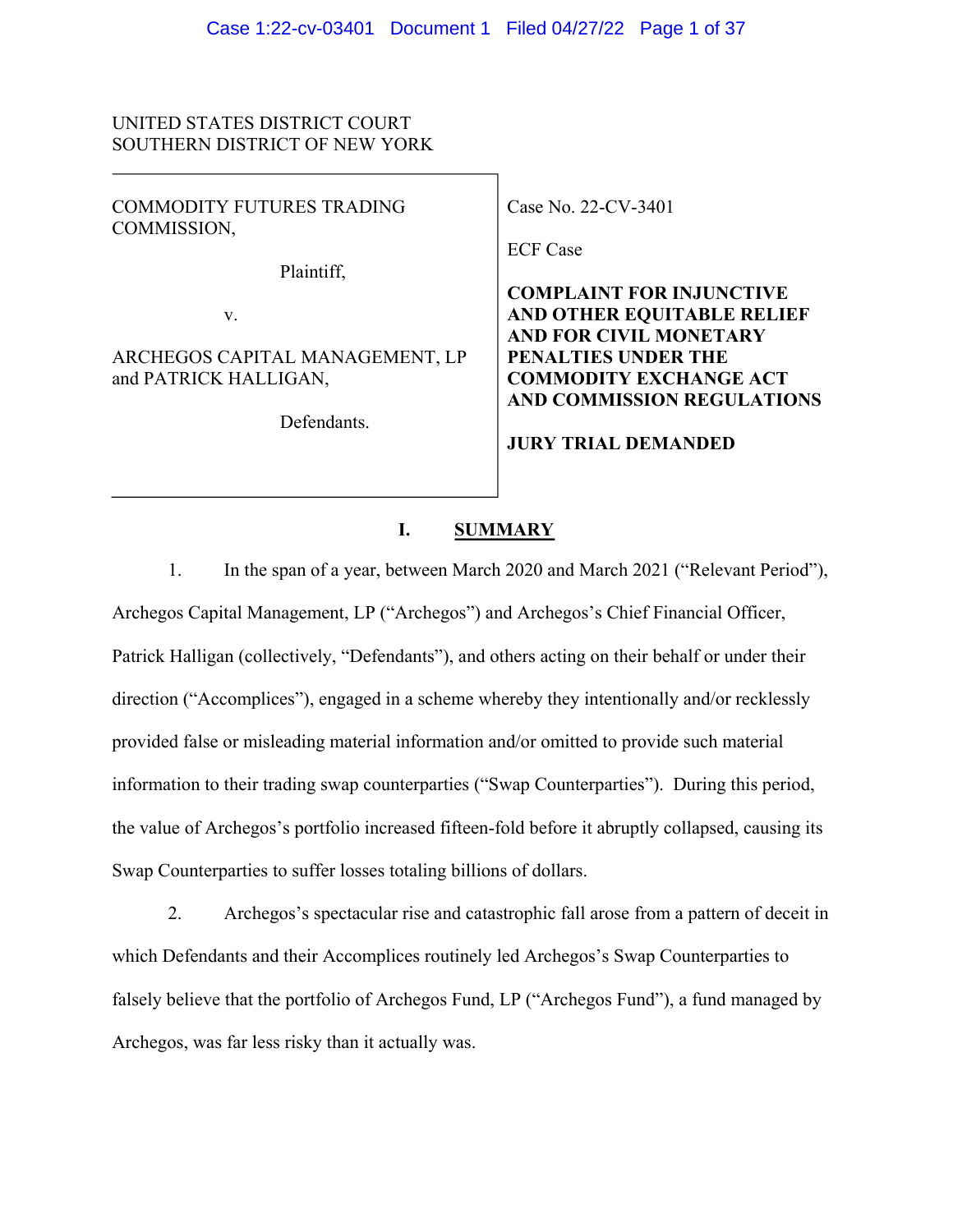#### Case 1:22-cv-03401 Document 1 Filed 04/27/22 Page 2 of 37

3. Beginning in March 2020, Archegos Fund embarked on a new trading strategy that was materially different from its historical practice. Under the new strategy, Archegos, as investment manager of Archegos Fund, caused Archegos Fund to enter into hundred milliondollar swap trades on a daily basis that focused on a concentrated group of securities. Due to the size of Archegos Fund's positions, they could not easily be liquidated. These trades were spread across at least eight different counterparties, and therefore each Swap Counterparty saw only a fraction of Archegos Fund's total exposure. Swap Counterparties thus engaged in frequent oral and written communications with Archegos's representatives to try to understand the aggregate composition of Archegos Fund's holdings and to gauge the risk associated with Archegos Fund's whole portfolio.

4. During the course of these communications, Defendants and their Accomplices repeatedly misrepresented material facts or omitted to state material facts relevant to assessing the risk of Archegos Fund's portfolio, including the size of its largest long positions, aggregate gross exposure, amount of unencumbered cash, and liquidity. Defendants and their Accomplices misrepresented and/or hid material facts in order to conceal the true risk of Archegos Fund's portfolio so that Archegos Fund could obtain additional capacity to trade even greater volumes of highly leveraged, concentrated, and illiquid long positions, while maintaining favorable margin rates.

5. The Swap Counterparties tried to mitigate the risk posed by Archegos Fund's portfolio, including by requiring Archegos Fund to maintain sizable short swap positions. Archegos Fund met these short requirements primarily through swaps based on exchange-traded funds ("ETF Swaps") and custom baskets ("Custom Basket Swaps," and collectively with the ETF Swaps, "Broad-Based Security Index Swaps") that referenced large and liquid sections of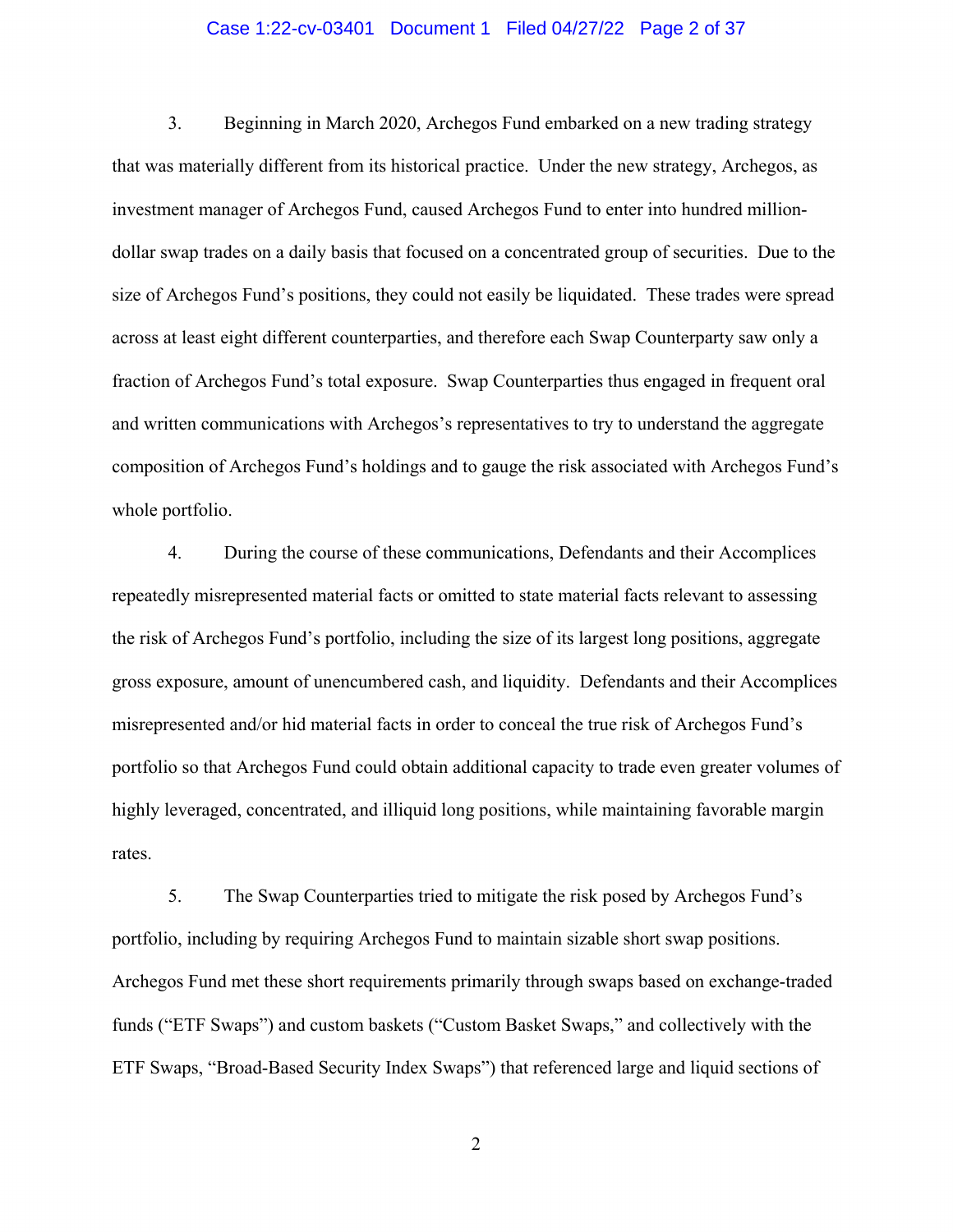#### Case 1:22-cv-03401 Document 1 Filed 04/27/22 Page 3 of 37

the market. These Broad-Based Security Index Swaps were designed to act as hedges to mitigate the risks imposed by Archegos Fund's portfolio. Without truthful information from Archegos, however, Archegos Fund's Swap Counterparties could not accurately assess the risk posed by Archegos Fund's aggregate positions and could not accurately calibrate the appropriate level of risk controls. If Archegos Fund's Swap Counterparties had known the full scope of its long positions, they would have taken risk control measures including, in part, limiting, restricting, or reducing Archegos Fund's trade capacity, enhancing margin requirements, and maintaining appropriate levels of Broad-Based Security Index Swaps that would better mitigate the risk of Archegos Fund's overall portfolio.

6. The lies of Defendants and their Accomplices disguised the fact that Archegos Fund was a house of cards that was one bad week away from ruin. That week was the week of March 22, 2021. Starting on Tuesday, March 23, and continuing through the rest of the week, virtually all of Archegos Fund's largest long positions sharply declined, triggering a cascade of margin calls from its Swap Counterparties totaling over \$13 billion. The margin calls far exceeded Archegos Fund's available cash, causing it to collapse, dismiss employees, and cease operations.

7. Many of Archegos Fund's Swap Counterparties suffered the consequences of Archegos Fund's trading strategy, which was based on repeated lies. This is so because to hedge Archegos Fund's swap positions, its Swap Counterparties typically took cash positions in the same referenced asset—for example, if Archegos Fund entered into a long swap referencing Stock A, its Swap Counterparty would buy an equivalent notional value of Stock A. When Archegos Fund failed to pay its margin calls and defaulted on its swaps, counterparties were forced to unwind the swaps and liquidate the hedges by selling the underlying securities (e.g.,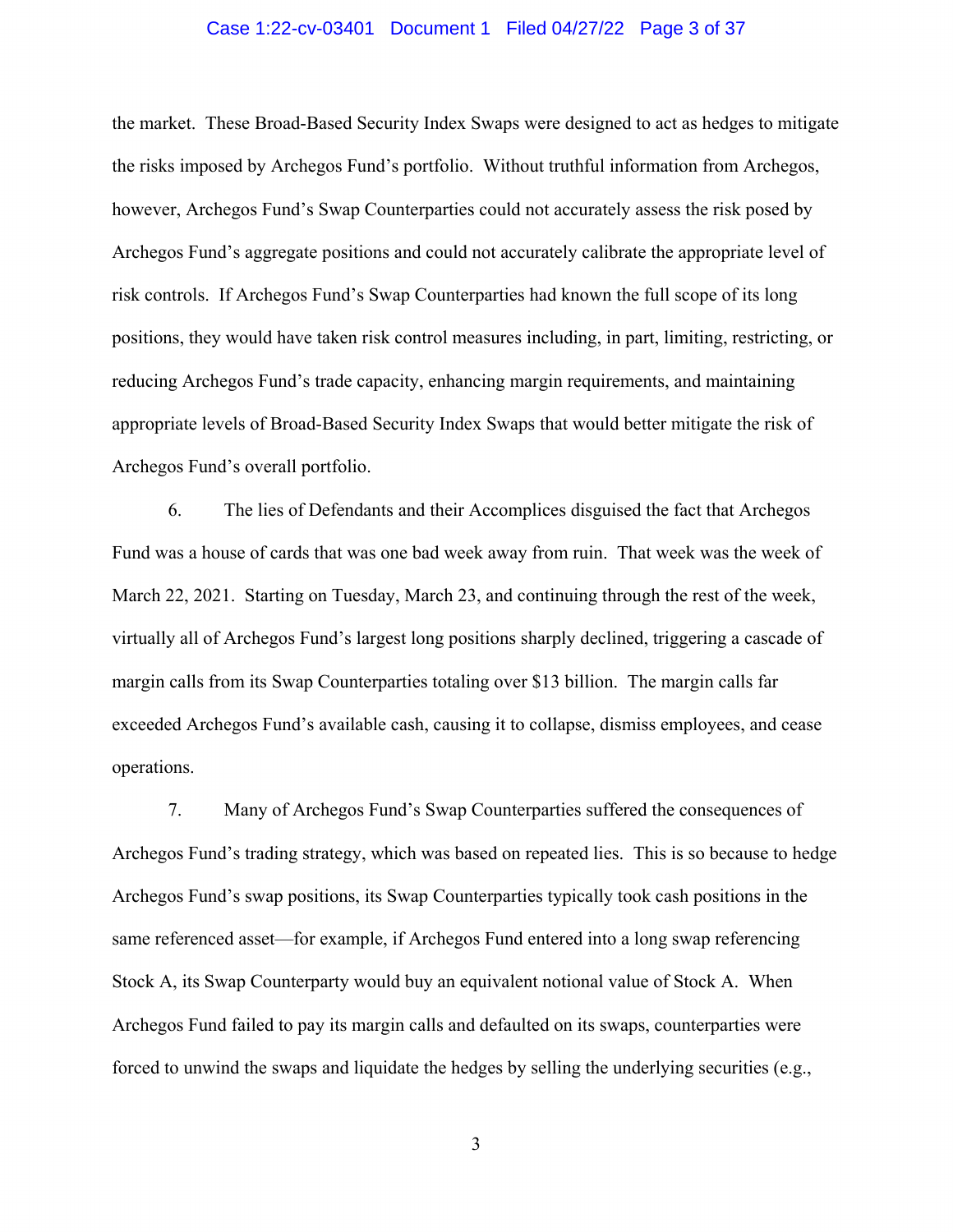#### Case 1:22-cv-03401 Document 1 Filed 04/27/22 Page 4 of 37

Stock A) back into the market at prices well below what they had originally paid. As a result, one of Archegos Fund's Swap Counterparties lost over \$5 billion; another lost almost \$3 billion; and in total, Archegos Fund's Swap Counterparties lost over \$10 billion.

8. By the aforementioned conduct, Defendants have engaged, are engaging in, or are about to engage in practices that violate the provisions of the Commodity Exchange Act ("Act") and the Commission's regulations ("Regulations"), including Section 6(c)(1) of the Act, 7 U.S.C.  $\S 9(1)$ , and Regulation 180.1(a)(1)–(3), 17 C.F.R.  $\S 180.1(a)(1)$ –(3) (2021).

9. Archegos is also liable for the actions of its officers, employees, or agents pursuant to Section  $2(a)(1)(B)$  of the Act, 7 U.S.C. §  $2(a)(1)(B)$ , and Regulation 1.2, 17 C.F.R. § 1.2 (2021).

10. Halligan aided and abetted Archegos's violations and is therefore also liable for those violations pursuant to Section 13(a) of the Act, 7 U.S.C.  $\S$  13c(b).

11. Accordingly, pursuant to Section 6c of the Act, 7 U.S.C. § 13a-1, the Commission brings this action to enjoin Defendants' unlawful acts and practices and to compel compliance with the Act. In addition, the Commission seeks civil monetary penalties and remedial ancillary relief, including but not limited to trading and registration bans, restitution, disgorgement, and such other relief as this Court may deem necessary or appropriate.

## **II. JURISDICTION AND VENUE**

12. **Jurisdiction**. This Court has jurisdiction over this action under 28 U.S.C. § 1331 (federal question jurisdiction) and 28 U.S.C. § 1345, which provide that district courts have original jurisdiction over civil actions commenced by the United States or by any agency expressly authorized to sue by Act of Congress. In addition, Section 6c(a) of the Act, 7 U.S.C. § 13a-1(a), provides that district courts have jurisdiction to hear actions brought by the Commission for injunctive relief and to enforce compliance with the Act whenever it shall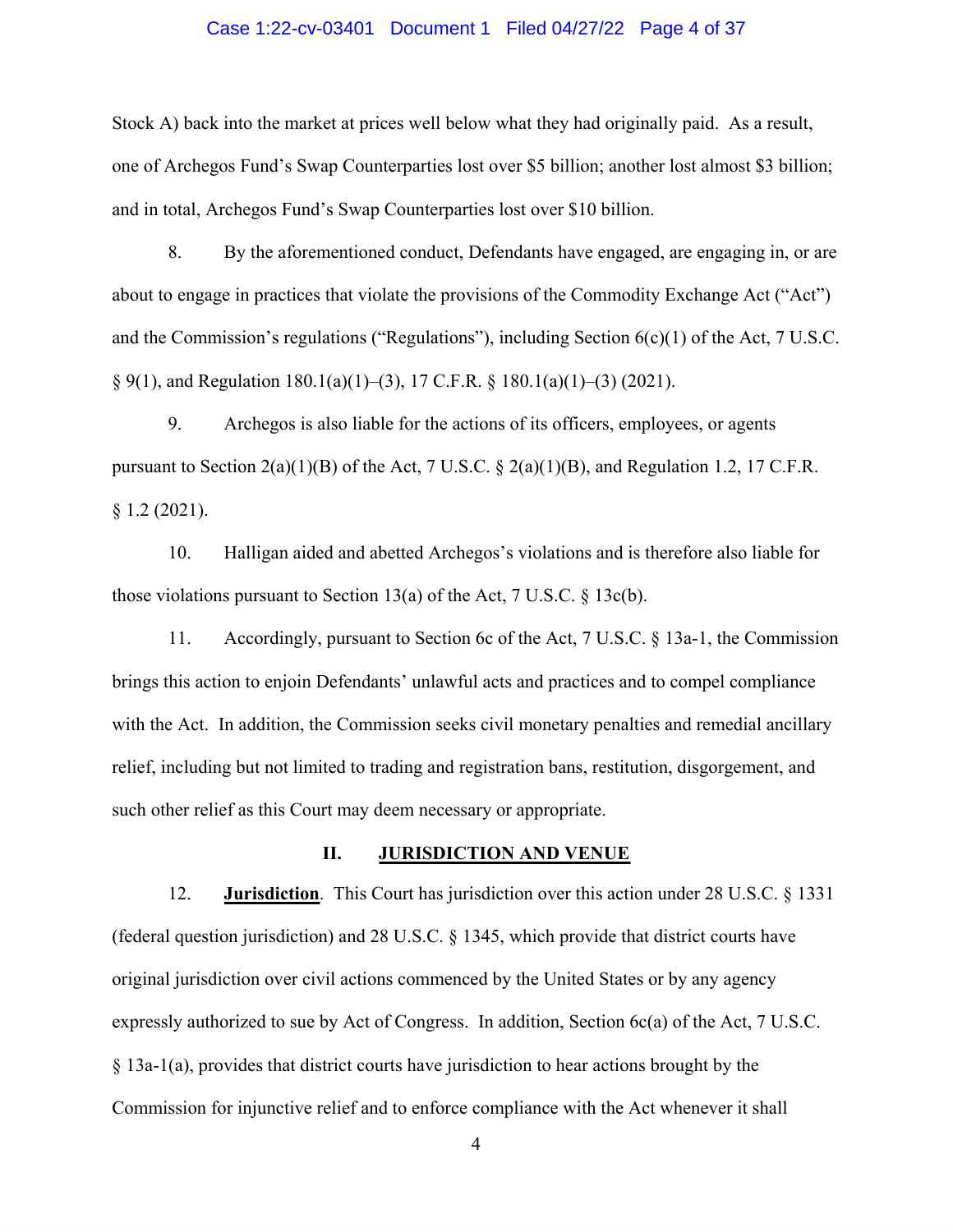#### Case 1:22-cv-03401 Document 1 Filed 04/27/22 Page 5 of 37

appear to the Commission that any person has engaged, is engaging, or is about to engage in any act or practice constituting a violation of any provision of the Act or any rule, regulation, or order thereunder. The Broad-Based Security Index Swaps traded by Archegos are "swaps" within the definition set forth in Section 1a(47)(A) and (B) of the Act, 7 U.S.C. § 1a(47)(A) and (B), and are subject to the Commission's jurisdiction. As described throughout this Complaint, the Broad-Based Security Index Swaps were an integral component of Defendants' fraudulent scheme, and thus Defendants engaged in fraud "in connection with" swaps subject to the Commission's jurisdiction. Section  $6(c)(1)$  of the Act, 7 U.S.C. § 9(1); Regulation 180.1(a)(1)– (3), 17 § C.F.R. 180.1(a)(1)-(3) (2021).

13. **Venue**. Venue properly lies with the Court pursuant to Section 6c(e) of the Act, 7 U.S.C. § 13a-1(e), because Defendants are found in, inhabit, or transact business in this District, and because the acts and practices in violation of the Act have occurred within this District, among other places.

# **III. THE PARTIES**

14. Plaintiff **Commodity Futures Trading Commission** is an independent federal regulatory agency that is charged by Congress with the administration and enforcement of the Act and the Regulations. The Commission maintains its Eastern Regional Office at 290 Broadway, 6th Floor, New York, New York 10007.

15. Defendant **Archegos Capital Management, LP** is a limited partnership formed in Delaware and having its principal place of business in New York, NY. Archegos has never been registered with the Commission in any capacity.

16. Defendant **Patrick Halligan** is an individual residing in Syosset, New York. Halligan was the Chief Financial Officer of Archegos. Halligan has never been registered with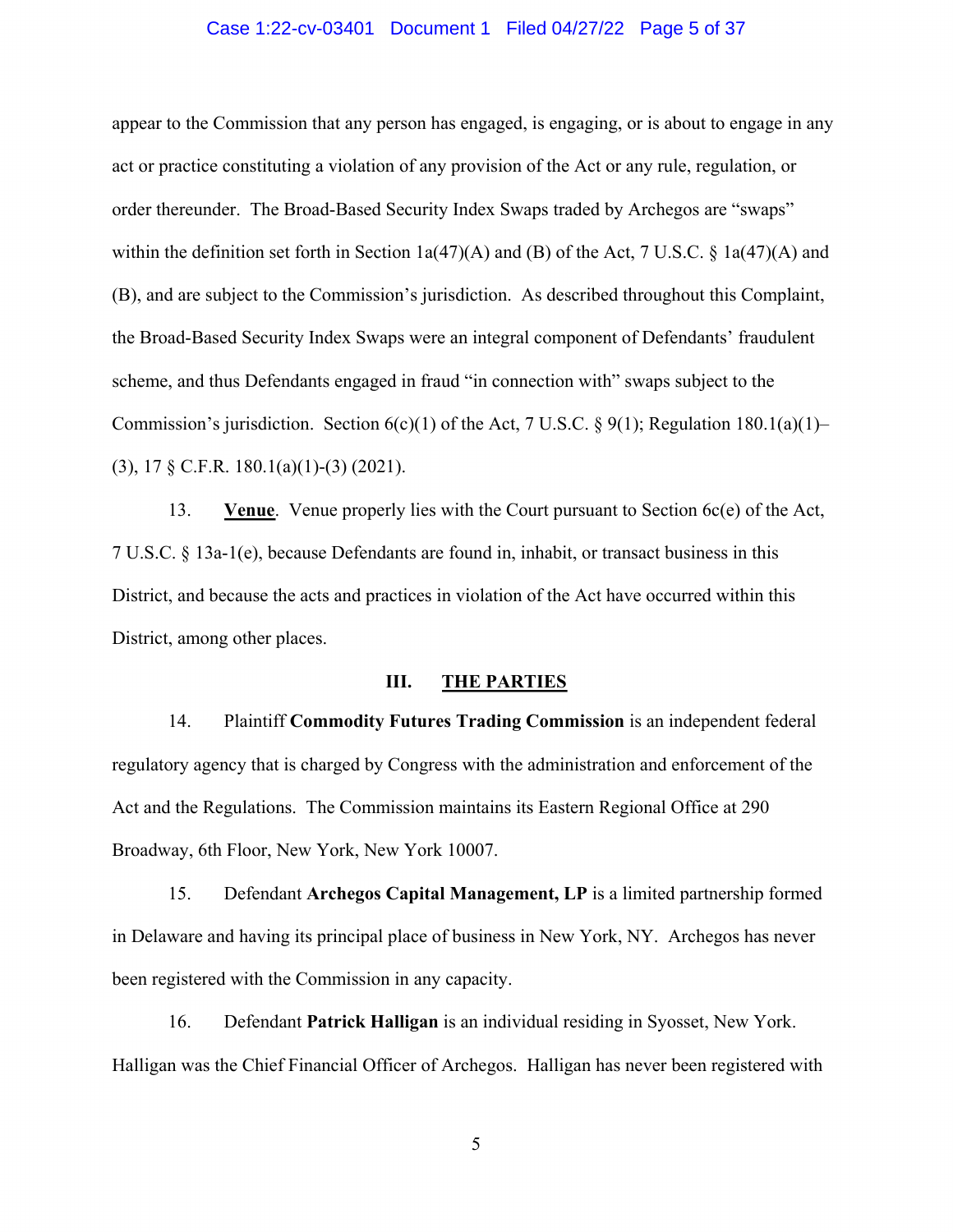#### Case 1:22-cv-03401 Document 1 Filed 04/27/22 Page 6 of 37

the Commission in any capacity. Before Archegos, Halligan was employed by Tiger Asia Management, LLC ("Tiger Asia"), Archegos's predecessor.

#### **IV. OTHER RELEVANT PERSONS**

17. **Archegos Fund, LP** is a limited partnership formed in Delaware and having its principal place of business in New York, NY. Pursuant to the Amended and Restated Investment Management Agreement ("Investment Management Agreement") between Archegos and Archegos Fund dated June 30, 2014, Archegos is the Investment Manager of Archegos Fund. Archegos had broad authority to act on behalf of Archegos Fund, including authority to deal in commodity contracts, securities, and swaps; conduct margin accounts with brokers; and "act for [Archegos] Fund in all other matters." Archegos and Archegos Fund shared an office and were each wholly owned and controlled by its founder ("Founder") for the common purpose of managing and investing the assets of the Founder and the Founder's family. The Founder served as the managing member of Archegos Fund's general partner and the principal of Archegos and signed the Investment Management Agreement on behalf of both Archegos and Archegos Fund. Archegos Fund has never been registered with the Commission in any capacity.

18. **Trader 1** was the head trader of Archegos during the Relevant Period and was an accomplice to this fraudulent scheme. Trader 1 has never been registered with the Commission in any capacity. Before Archegos, Trader 1 was employed by Tiger Asia.

19. **Risk Officer 1** was the Director of Risk Management of Archegos during the Relevant Period. Risk Officer 1 reported directly to Halligan and was an accomplice to this fraudulent scheme. Risk Officer 1 has never been registered with the Commission in any capacity. Before Archegos, Risk Officer 1 was employed by Tiger Asia. Risk Officer 1 reported to Halligan during his entire tenure at Tiger Asia and Archegos.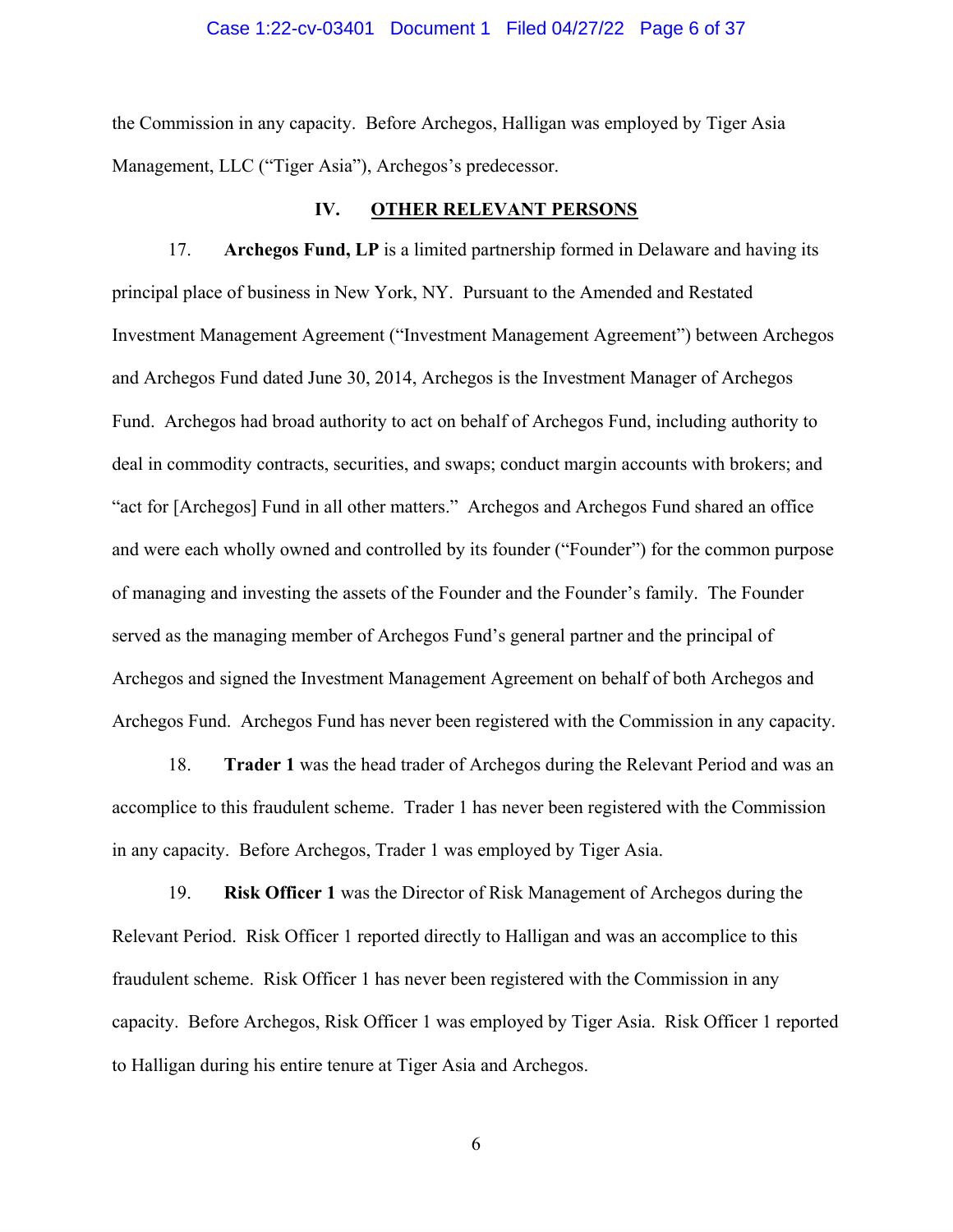#### **V. FACTS**

#### **A. Tiger Asia and Archegos**

20. Archegos's predecessor, Tiger Asia, was founded in 2001. Tiger Asia was one of the so-called "Tiger Cub" funds, a group of hedge funds that were spun off from Tiger Management Corp., which in the late 1990s was one of the largest hedge fund sponsors in the world.

21. On December 12, 2012, Tiger Asia and its founder entered into a settlement with the United States Securities and Exchange Commission ("SEC") concerning allegations that they committed insider trading by entering into "wall-crossing" agreements for three private placements of Chinese bank stocks, and later violating those agreements by short selling those stocks and covering the short positions with private placement shares purchased at a discount. The settlement also resolved claims that Tiger Asia and its founder attempted to manipulate the prices of publicly traded Chinese bank stocks in which it held substantial short positions by placing losing trades in an attempt to lower the price of the stocks and increase the value of the short positions, enabling Tiger Asia to illicitly collect higher management fees from investors. As part of the settlement, Tiger Asia paid \$44 million in disgorgement and penalties, and the SEC banned Tiger Asia's founder from managing money on behalf of clients for at least five years. Complaint, *SEC v. Tiger Asia Mgmt.*, No. 12-cv-7601 (D.N.J. Dec. 12, 2012), ECF No. 1; Consent of Tiger Asia Management, LLC, *SEC v. Tiger Asia Mgmt.*, No. 12-cv-7601 (D.N.J. Dec. 12, 2012), ECF No. 3-1.

22. In a parallel action brought by the United States Department of Justice, on December 12, 2012, Tiger Asia pleaded guilty to one count of criminal wire fraud and admitted the same or similar facts set forth in the SEC settlement pertaining to insider trading. Tiger Asia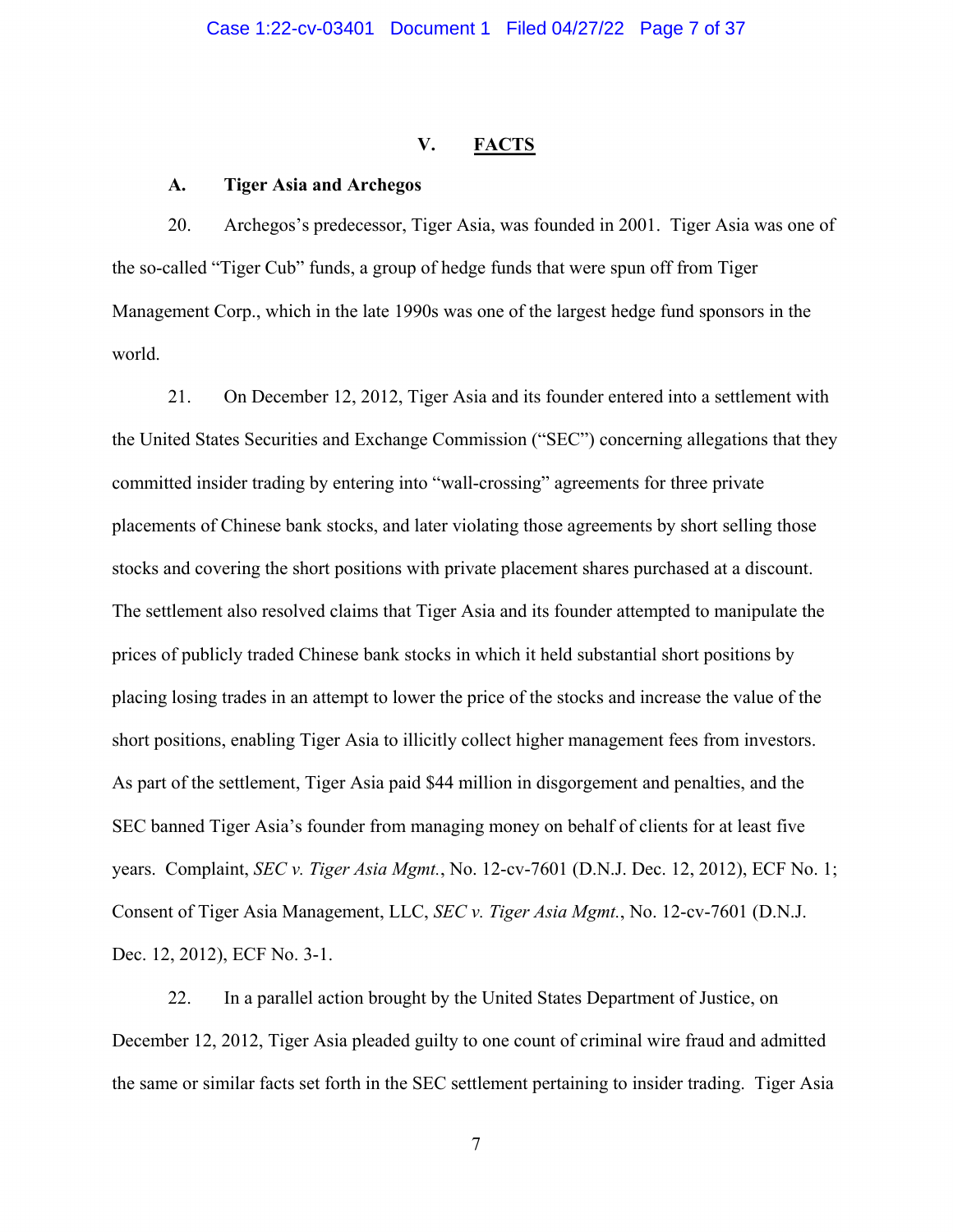#### Case 1:22-cv-03401 Document 1 Filed 04/27/22 Page 8 of 37

was sentenced to one year of probation and agreed to forfeit more than \$16 million in illegal profits. Information, *United States v. Tiger Asia Mgmt.*, No. 12-cr-808 (D.N.J. Dec. 12, 2012), ECF No. 1; Plea Agreement, *United States v. Tiger Asia Mgmt.*, No. 12-cr-808 (D.N.J. Dec. 12, 2012), ECF No. 3.

23. In connection with these settlements, Tiger Asia returned all outside investor capital, and its founder converted Tiger Asia to a family office, rebranding it as "Archegos." The founder of Tiger Asia thus became the founder and Chief Executive Officer of Archegos.

#### **B. Archegos Fund's Broad-Based Index Swaps**

24. During the Relevant Period, Archegos, as investment manager for Archegos Fund, caused Archegos Fund to enter into hundreds of swap transactions with several different Swap Counterparties, including many Swap Counterparties that were provisionally registered with the Commission as swap dealers.

25. A swap is an exchange of one asset or liability for a similar asset or liability for the purpose of shifting risks. Archegos sought exposure to equities, among other ways, by entering into total return swaps ("TRS"). A TRS is a type of swap in which one counterparty receives the total return (i.e., interest payments and any capital gains or losses) from a specified reference asset (e.g., a stock), and the other counterparty receives a specified fixed or floating cash flow that is not related to the creditworthiness of the reference asset. Total-return equity swaps involve an exchange of the income stream from: (1) a specified number of shares in a designated company's stock; and (2) a specified interest rate on a specified principal amount. The party that receives the stock-based return is called the "receiver." The party that receives the interest-based return (and pays the stock-based return) is called the "payer." These contracts do not transfer title to the underlying assets or require that either party actually own them. Rather, in a total-return equity swap, the receiver periodically sends to the payer a sum calculated by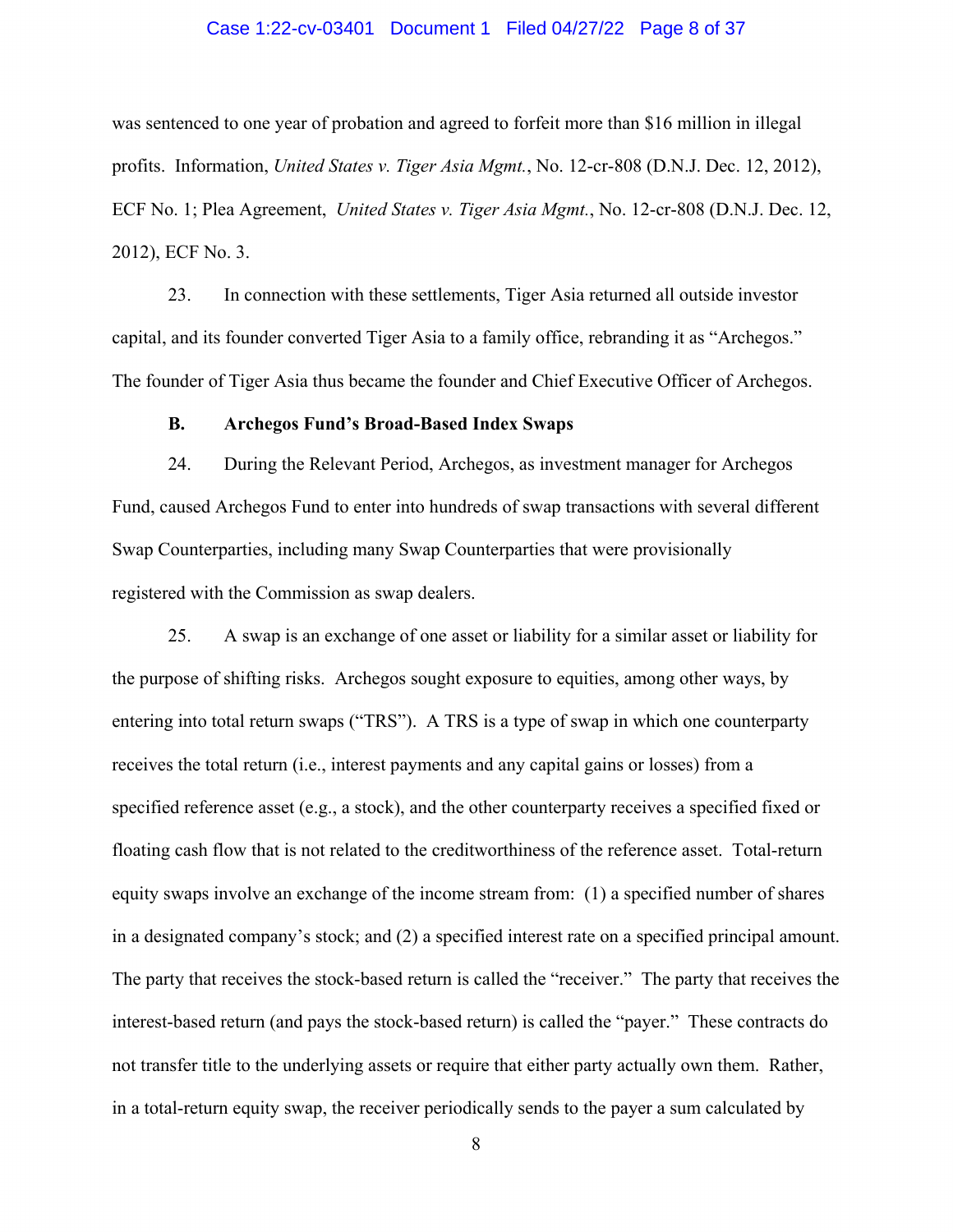#### Case 1:22-cv-03401 Document 1 Filed 04/27/22 Page 9 of 37

applying an agreed-upon interest rate to an agreed-upon notional amount of principal, as if the receiver had borrowed that amount of money from the payer. Meanwhile, the payer periodically pays the receiver a sum equivalent to the return to a shareholder in a specified company—the increased value of the shares, if any, plus income from the shares—as if the receiver owned actual shares in that company. As a result, the financial return to a receiver in a total-return equity swap is roughly equivalent to the return when borrowed capital is used to purchase shares in the referenced company.

26. Archegos Fund entered into TRS referencing single-name securities, as a receiver, with at least ten different Swap Counterparties. The vast majority of these single-name TRS positions were "long," meaning that Archegos Fund would receive payment under the TRS if the underlying security appreciated. In addition, in order to hedge the risk imposed by its long single-name TRS exposure, Archegos Fund entered into TRS positions that were based on: (i) ETF Swaps that provided exposure to indexes of hundreds of component securities; and (ii) Custom Basket Swaps which were designed to closely mimic the same broad-based securities indexes as the ETF Swaps. These Broad-Based Security Index Swaps were "short" positions, meaning that Archegos Fund would receive payment under the TRS if the value of the underlying securities declined.

27. An ETF is a type of investment fund that tracks an index, sector, or other asset, whose shares can be bought or sold on an exchange like a stock. Archegos Fund entered into ETF Swaps that tracked broad-based indexes like the S&P 500 index and the MSCI Emerging Markets Index. Each of those indexes (and hence, each ETF Swap based on those indexes) is based on hundreds of individual component securities, and neither index meets the weighting or trading volume criteria of a narrow-based security index set forth in Section 1a(35) of the Act,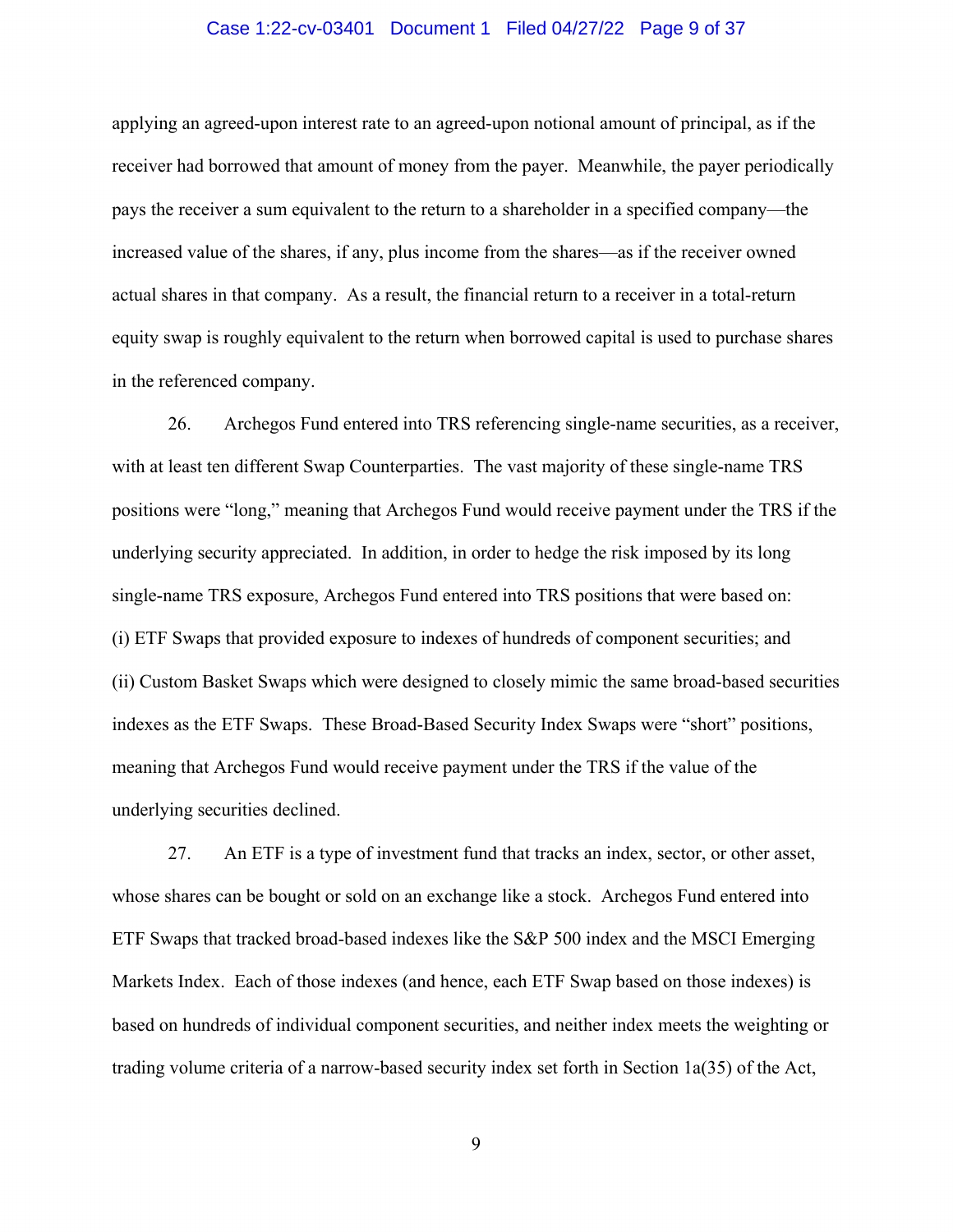#### Case 1:22-cv-03401 Document 1 Filed 04/27/22 Page 10 of 37

7 U.S.C. § 1a(35). During the Relevant Period, Archegos Fund traded a net notional value of \$19 billion in ETF Swaps in 256 transactions with nine different Swap Counterparties.

28. Archegos Fund's Custom Basket Swaps largely tracked broad-based indexes like the S&P 500 and MSCI Emerging Markets Index, but they were customized in various ways (for example, to remove certain securities in which Archegos Fund held significant long positions). Archegos Fund's Custom Basket Swaps each referenced hundreds of securities, and the weighting and trading volume of the component securities in each Custom Basket Swap did not meet the definition of a narrow-based security index as set forth in 7 U.S.C. § 1a(35). During the Relevant Period, Archegos Fund traded a net notional value of \$33 billion in Custom Basket Swaps in 185 transactions with six different counterparties.

29. To hedge Archegos Fund's long single-name TRS positions, Swap Counterparties typically bought long cash positions in the same securities underlying the swaps. For example, when Archegos Fund purchased a long swap referencing \$100 million of GSX Techedu Inc.  $({}^{\circ}GSX^{\prime\prime})^1$  $({}^{\circ}GSX^{\prime\prime})^1$  stock, a Swap Counterparty would typically hedge the swap by going into the market and buying \$100 million of GSX stock. In this way, from the Swap Counterparty's perspective, the combination of Archegos Fund's long TRS and the Swap Counterparty's cash position hedge would be market neutral—any amount that the Swap Counterparty was required to pay to Archegos Fund under the terms of the swap would be equal to the amount that the Swap Counterparty would receive through direct ownership of the actual stock. The Swap Counterparty would then profit from the arrangement, in theory, through Archegos Fund's payment of the fixed rate fee established in the swap agreement.

 $\overline{a}$ 

<span id="page-9-0"></span><sup>&</sup>lt;sup>1</sup> GSX has since changed its name to Gaotu Techedu Inc.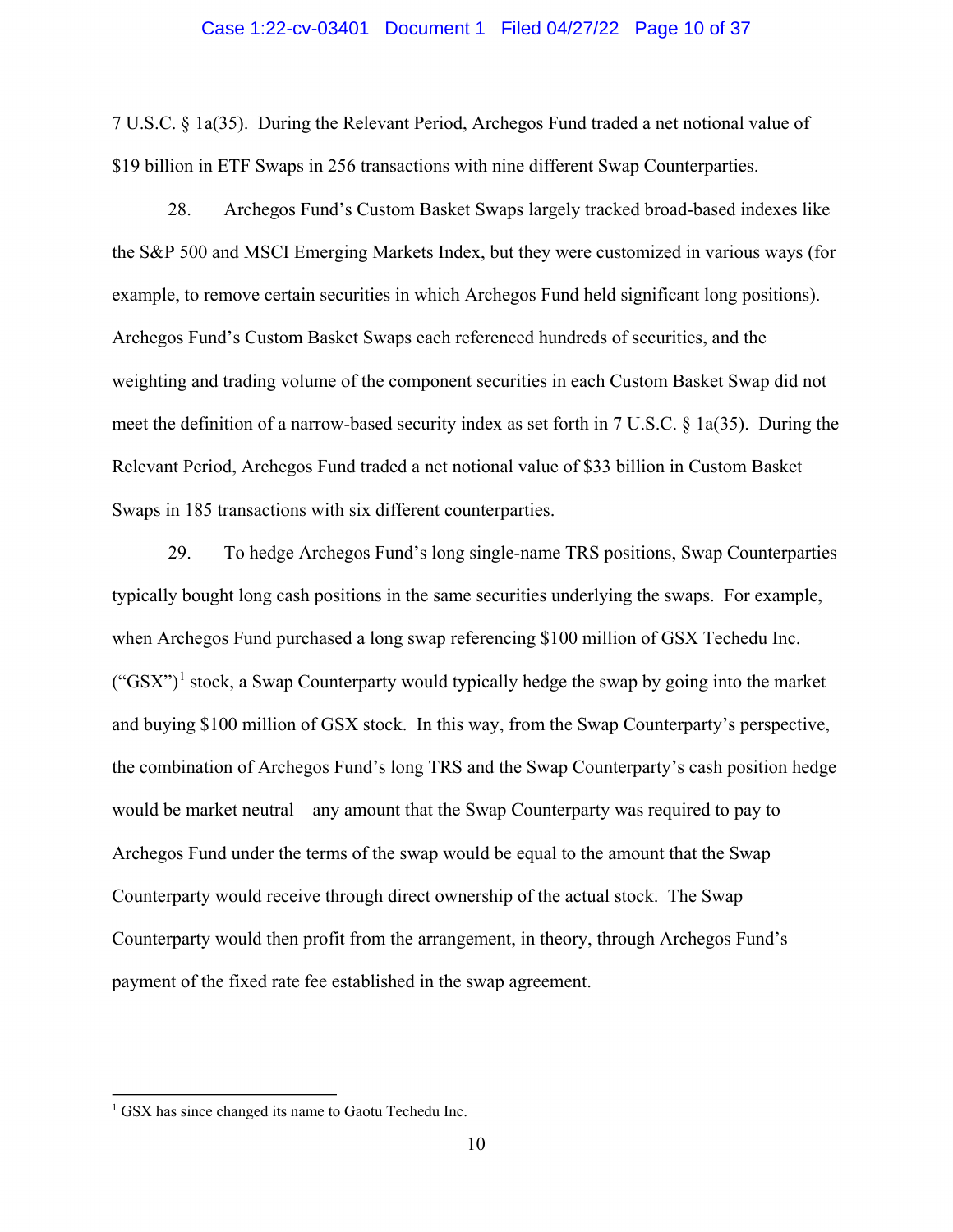#### Case 1:22-cv-03401 Document 1 Filed 04/27/22 Page 11 of 37

30. Although this kind of hedging reduced Swap Counterparties' market risk arising from changes in the prices of securities underlying the swaps, Swap Counterparties were still exposed to other kinds of risk. For example, Swap Counterparties were exposed to Archegos Fund's credit risk, i.e., the risk that Archegos Fund would not or could not pay what it owed under the terms of the swap agreements. For this reason, Archegos Fund's swap transactions were generally subject to credit and risk limitations imposed by its Swap Counterparties. In particular, certain of Archegos Fund's Swap Counterparties permitted Archegos to transact on a leveraged basis, provided it met certain margin requirements.

31. Margin is the amount of money or collateral deposited by a customer (i.e., Archegos Fund) with its swap dealer (i.e., Swap Counterparties). (1) Initial margin is the amount of margin required by the dealer when a swaps position is opened, and (2) maintenance margin is an amount that must be maintained on deposit at all times. If the equity in a customer's account drops to or below the level of maintenance margin because of adverse price movement, the dealer must issue a margin call to the customer, requiring that the customer post additional margin to restore its equity to the initial level.

32. When Archegos Fund entered into swaps, it typically was required to deposit with its Swap Counterparties only a fraction of the total notional value of the swap as initial margin. To give a simplified hypothetical example, if Archegos Fund entered into a swap that gave Archegos Fund exposure to \$100 million in GSX stock, its Swap Counterparties might require Archegos Fund to deposit only 10% of that amount upfront—\$10 million—to be held by the Swap Counterparty as margin. If the value of GSX stock then declined by 10%, decreasing the notional value of Archegos Fund's exposure to \$90 million, the Swap Counterparty would be entitled to take the \$10 million margin into its own account; then, Archegos Fund would be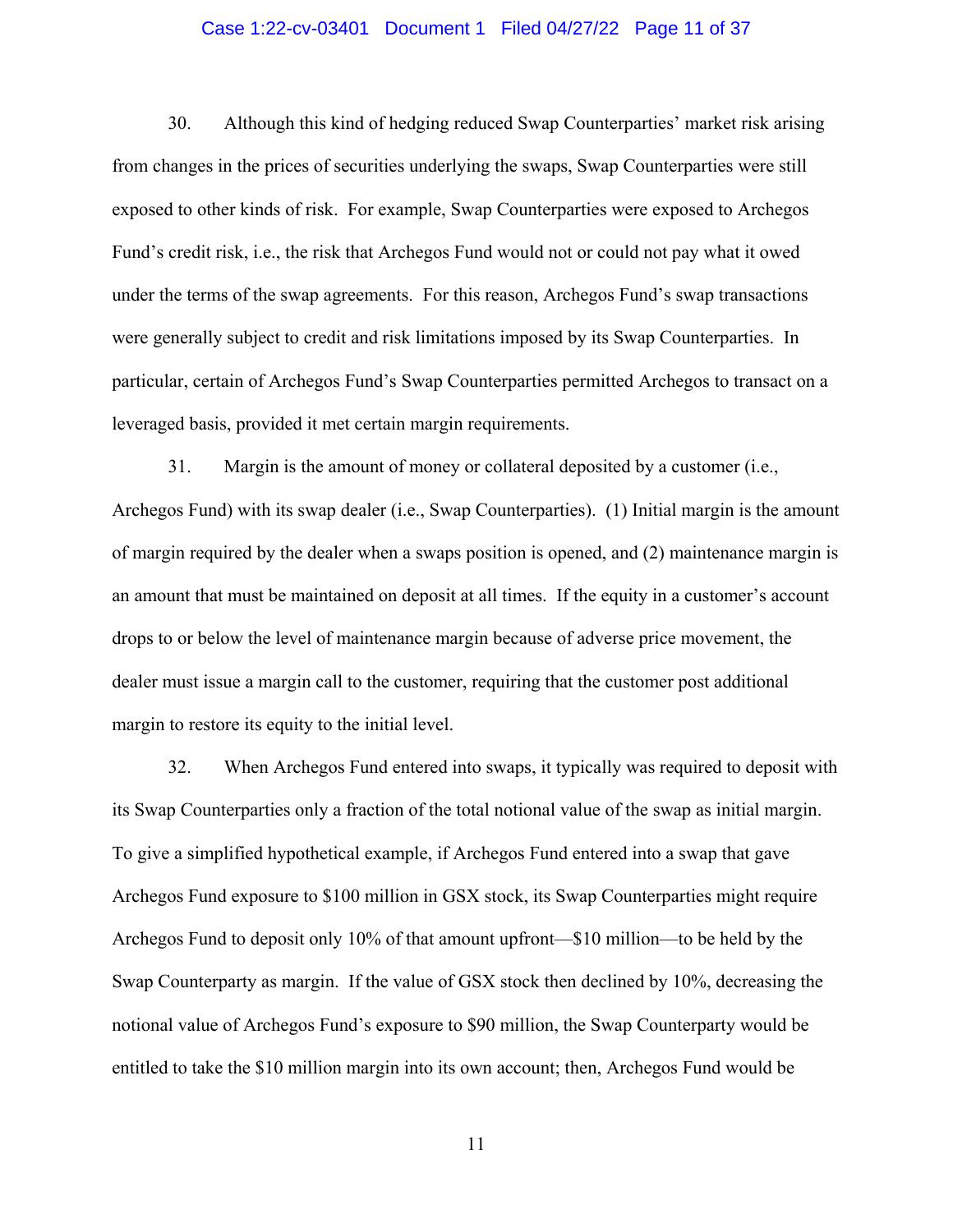#### Case 1:22-cv-03401 Document 1 Filed 04/27/22 Page 12 of 37

required to post additional margin equal to 10% of the new notional value of the underlying stock, i.e., \$9 million. Conversely, if the value of GSX stock increased by 10%, Archegos Fund would be required to maintain its \$10 million margin with the counterparty, but it would also receive \$10 million from the Swap Counterparty due to the appreciation of the stock.

33. Margin frameworks differed materially from one Swap Counterparty to another. In contrast to the example above, certain counterparties would have required the posting of additional margin to account for the appreciation of the asset and to maintain a margin rate equal to 10% of the value of Archegos Fund's positions. Thus, in the above hypothetical, if the value of GSX stock increased by 10%, certain counterparties would have required Archegos Fund to post an additional \$1 million in margin, and Archegos Fund would receive \$9 million due to the appreciation of the stock.

34. Unless the margin rate is 100%, however (i.e., the swap is not leveraged at all), margin does not eliminate credit risk altogether. Swap Counterparties remained exposed to the risk that the stock underlying a swap will depreciate by more than the amount of posted margin, and that Archegos Fund would be unable or unwilling to pay the difference. For this reason, it was critically important for Archegos Fund's Swap Counterparties to do their due diligence when analyzing their risk, impose credit and risk limitations, and carefully analyze and adjust Archegos Fund's margin rates based on the facts and circumstances as they understood them.

35. As part of this risk analysis, Archegos Fund's Swap Counterparties analyzed, among other variables, the size, composition, and liquidity of Archegos Fund's portfolio, both within the Swap Counterparty's own portfolio and (to the extent possible) across all other financial institutions. Archegos Fund's Swap Counterparties also paid particular attention to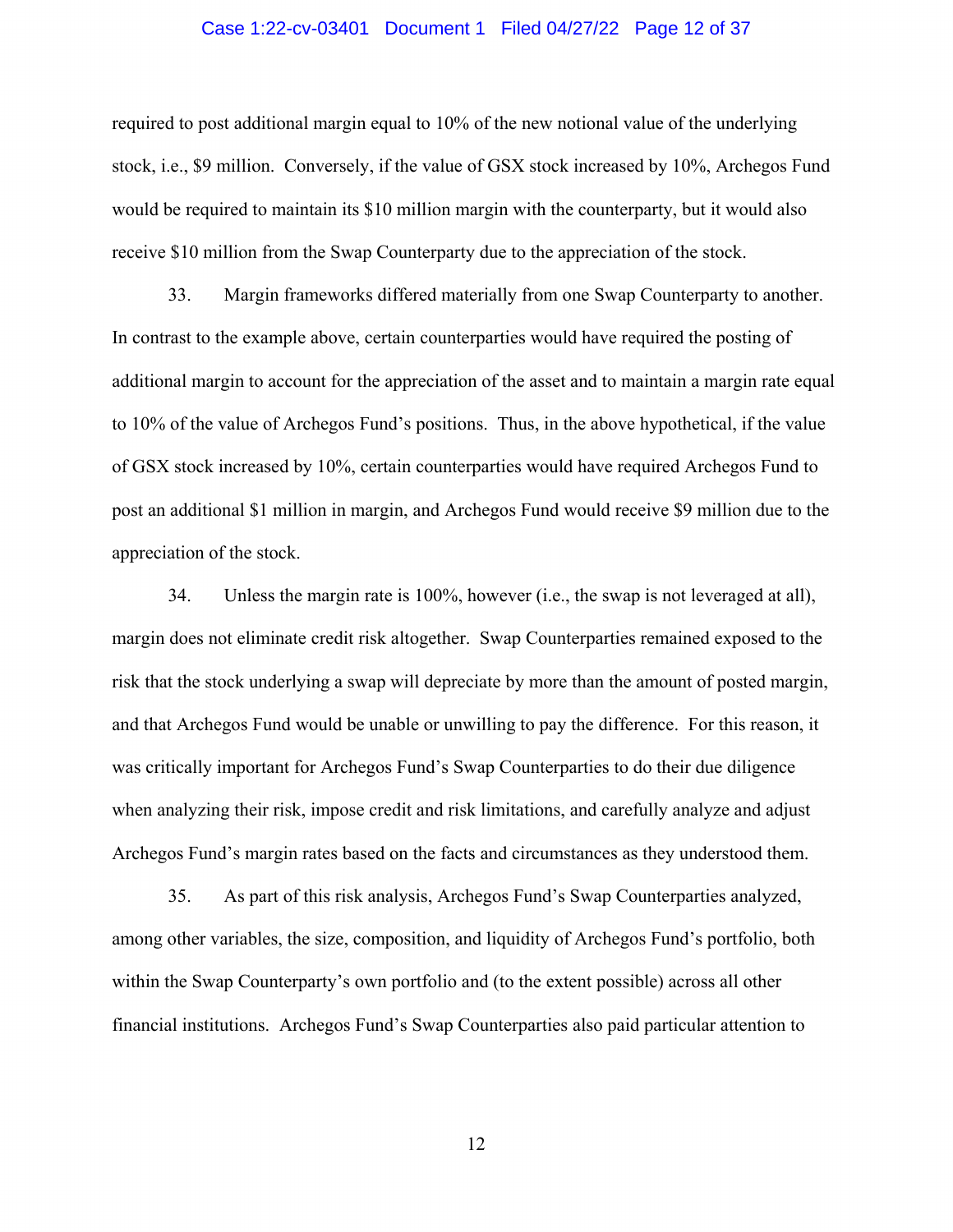#### Case 1:22-cv-03401 Document 1 Filed 04/27/22 Page 13 of 37

Archegos Fund's available free cash that could be used to satisfy further margin requirements, if needed.

36. Swap Counterparties also imposed formal or informal credit- and risk-related limitations on Archegos Fund's ability to transact swaps, such as setting limits on the total notional value of Archegos Fund's portfolio with that Swap Counterparty; requiring that Archegos Fund maintain a certain ratio of long to short positions ("long/short ratio") in its portfolio at that Swap Counterparty (which Archegos met on the short side primarily by maintaining short Broad-Based Security Index Swap positions); and/or requiring that Archegos Fund enter into highly liquid diversified swap positions. If Archegos Fund failed to adhere to these requirements, a Swap Counterparty typically would consider limiting further trading and/or requiring Archegos Fund to post additional margin to reduce the Swap Counterparty's risk.

37. Archegos Fund's Broad-Based Security Index Swaps also played a critical role in Swap Counterparties' assessment and management of Archegos Fund's credit risk. The Broad-Based Security Index Swaps were typically placed as short positions and thus served as a general market hedge and risk-reducing measure. Archegos Fund's largest positions were long TRS positions in single securities; as such, there was a risk that certain market-wide factors would negatively impact these long positions. By shorting a large section of the market, the Broad-Based Security Index Swaps were designed to hedge against the risk of a market decline impacting the long TRS positions. The idea behind this trading strategy was that because the Broad-Based Security Index Swaps were less volatile, more diverse, and more liquid, they could more easily and quickly be unwound. In addition, the short Broad-Based Security Index Swaps would not necessarily be subject to the same losses suffered by the long TRS positions in the event of a market decline. Because of their risk-reducing properties, Archegos's placement of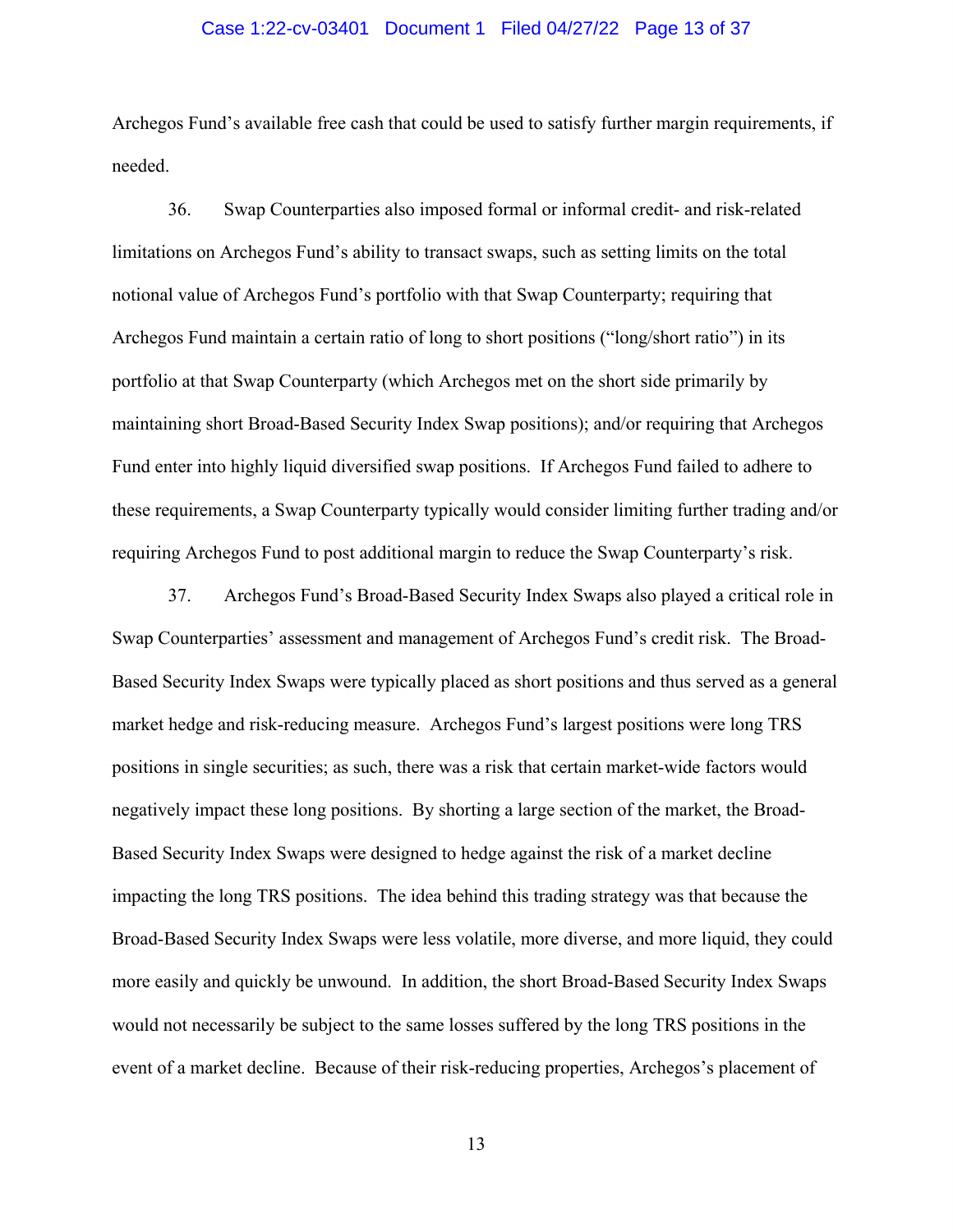#### Case 1:22-cv-03401 Document 1 Filed 04/27/22 Page 14 of 37

substantial short Broad-Based Security Index Swap positions during the Relevant Period was instrumental to Archegos's ability to obtain additional capacity and favorable margin rates. For similar reasons, some Swap Counterparties requested that Archegos Fund place new short Broad-Based Security Index Swap positions concurrently with new long single name positions in order to meet required long/short ratios.

#### **C. Archegos Fund's Trading Between March 2020 and March 2021**

38. Before the Relevant Period, Archegos Fund adhered to a long-term strategy that prioritized liquid stocks and infrequent trading. But beginning in or around March 2020, Archegos Fund's trading strategy changed dramatically. Archegos Fund began building massive, highly concentrated, illiquid positions in a small number of single securities through long TRS. Archegos Fund's positions were also highly leveraged.

39. At the beginning of March 2020, Archegos Fund's aggregate gross exposure was \$19 billion, and its net exposure was \$7 billion long, consisting of \$13 billion in aggregate long exposure and \$6 billion in aggregate short exposure. A little over a year later, as of March 19, 2021, Archegos Fund's exposure had grown to, approximately, \$160 billion in aggregate gross exposure and \$52 billion long in net exposure, consisting of \$106 billion in aggregate long exposure and \$54 billion in aggregate short exposure. During the same time period, Archegos Fund grew fifteen-fold, from about \$1.5 billion to \$35 billion in assets under management. As of March 19, 2021, a little over half of Archegos Fund's gross portfolio, about \$86 billion, consisted of long TRS positions referencing single securities. At the same time, about 20% of Archegos's gross portfolio—\$32 billion—consisted of Custom Basket Swaps. Archegos Fund also held about \$14 billion in ETF Swaps. The remainder of Archegos Fund's portfolio consisted predominantly of long cash securities and short swaps referencing single securities.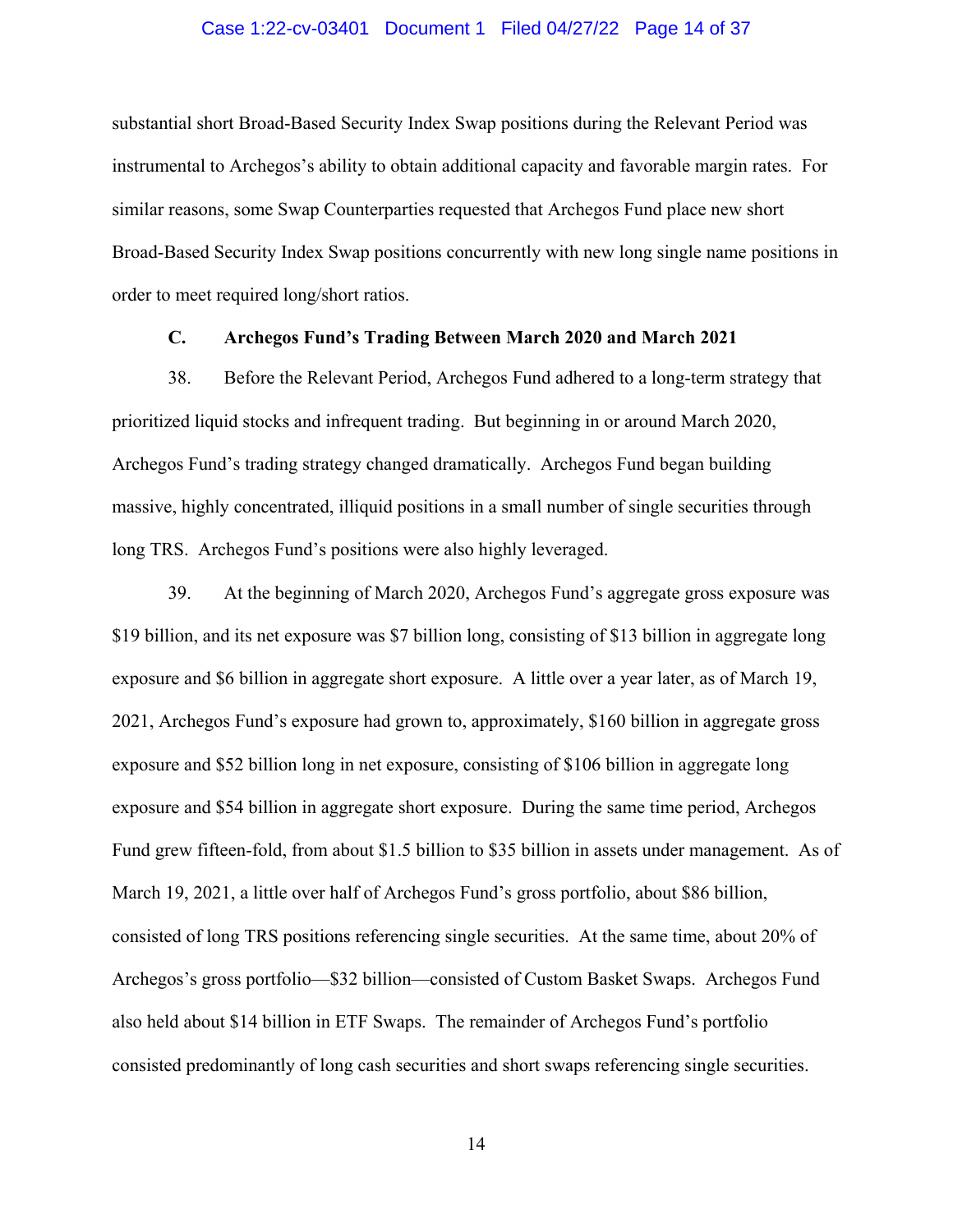#### Case 1:22-cv-03401 Document 1 Filed 04/27/22 Page 15 of 37

40. Archegos Fund's long TRS positions during this time were heavily concentrated in swaps referencing just a handful of individual securities, including ViacomCBS Inc. ("ViacomCBS"), Baidu Inc. ("Baidu"), Tencent Music Entertainment Group ("Tencent Music"), Discovery Communications Inc. ("Discovery") and iQIYI ("IQ"). Although these securities were listed on public exchanges and traded millions of shares per day, Archegos Fund's positions in these companies were so large in comparison to their average daily trading volumes that they could not easily be liquidated.

41. Beginning in the fall of 2020, Archegos Fund entered into large long TRS trades in GSX and certain other stocks. Trader 1 understood that the price of GSX affected Archegos Fund's margin requirements with its Swap Counterparties because margin was determined based on the daily closing price of its positions. Accordingly, if the price of GSX increased at close of the market, the Swap Counterparties would be required to post margin to Archegos Fund's accounts based upon the daily appreciation in Archegos Fund's long GSX swap positions. Indeed, as Archegos Fund added to its long GSX positions and the price of GSX stock rose, Archegos Fund received margin payments from its Swap Counterparties, and typically would then use this additional margin to further enlarge its GSX position.

42. As the size of Archegos Fund's portfolio expanded during the Relevant Period, it began to approach the limits of its Swap Counterparties' risk management tolerances. Certain Swap Counterparties, for example, refused to allow Archegos Fund to execute additional long TRS positions in concentrated names; others refused to allow such transactions without the positing of additional margin. Archegos thereafter engaged in an unrelenting search for additional trade capacity in Archegos Fund's concentrated positions. To that end, Archegos, primarily through Trader 1, spoke daily with Archegos Fund's existing Swap Counterparties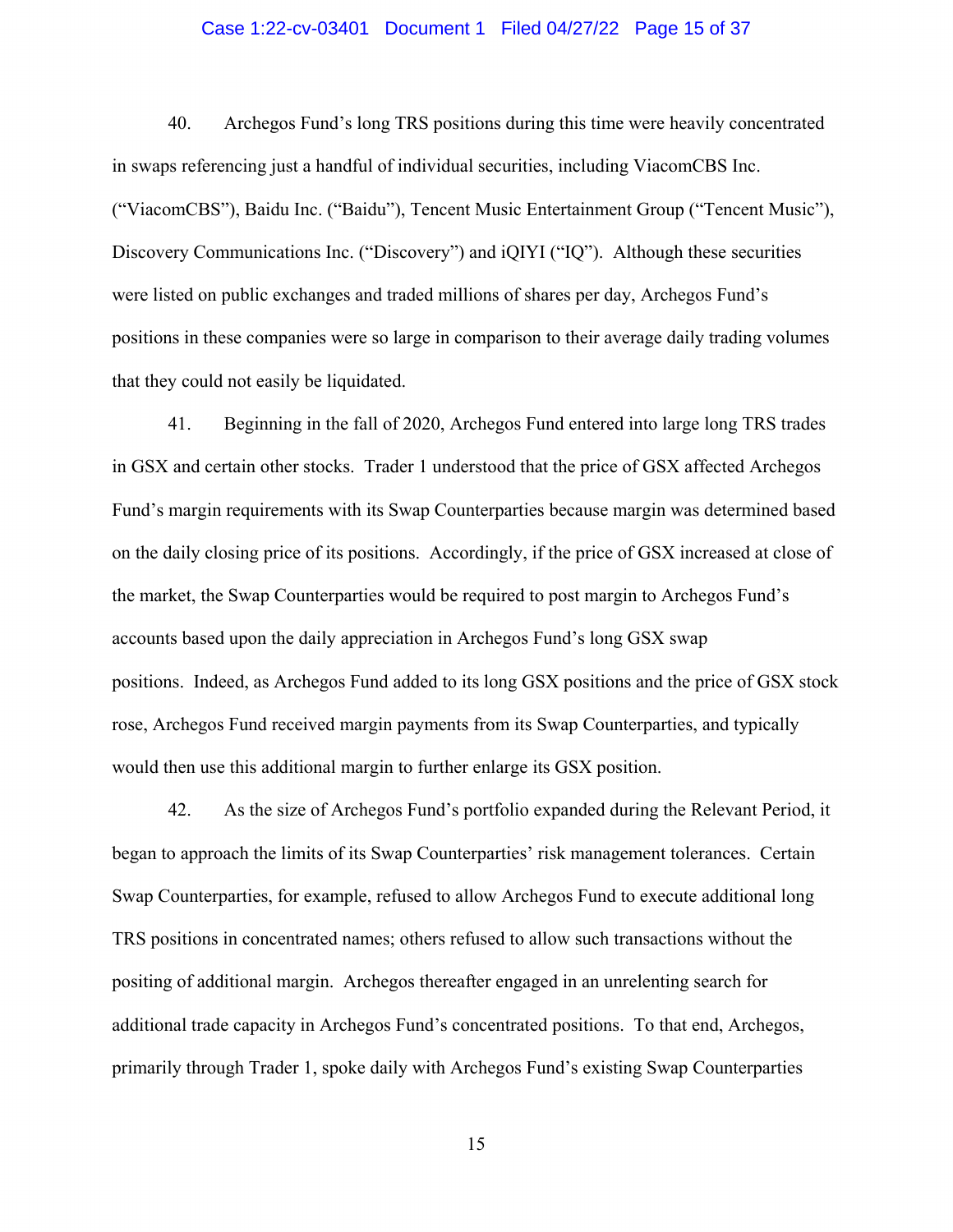#### Case 1:22-cv-03401 Document 1 Filed 04/27/22 Page 16 of 37

about increasing its notional limits in securities like ViacomCBS and GSX. Induced by numerous false and misleading statements by Defendants, described herein, Swap Counterparties frequently agreed to grant additional capacity to enter into long TRS positions, but not before requiring Archegos Fund to agree to additional risk-reducing measures, often in the form of additional short Broad-Based Security Index Swap positions.

43. Archegos also sought to enlist new Swap Counterparties so that it could continue to rapidly grow its concentrated and illiquid positions without triggering the risk management controls of its existing counterparties and without paying higher margin. By adding new Swap Counterparties, Archegos Fund could effectively start from scratch with new position limits and lower margin rates, unload high-margin positions to the new Swap Counterparty at lower margin rates, and retain other existing positions with its other Swap Counterparties. Thus, Archegos Fund entered into a new Swap Counterparty relationship with Swap Counterparty 1 in November 2020. By March 22, 2021, Archegos Fund had over \$15 billion in long swap exposure at Swap Counterparty 1 and almost \$10 billion in short TRS exposure (much of this in the form of Broad-Based Security Index Swaps). In or around March 2021, Archegos was also in the process of seeking additional relationships with four additional counterparties, though none of these came to fruition before Archegos Fund collapsed.

44. Archegos Fund's trading in Broad-Based Security Index Swaps was critical to inducing its Swap Counterparties to allow Archegos Fund to continue to build its highly leveraged, concentrated, and illiquid long positions. As Archegos Fund's portfolio became more concentrated in long TRS positions referencing single securities ("long single-name TRS positions"), its portfolio at each of its Swap Counterparties also included short Broad-Based Security Index Swaps positions, which were needed to satisfy counterparty credit and risk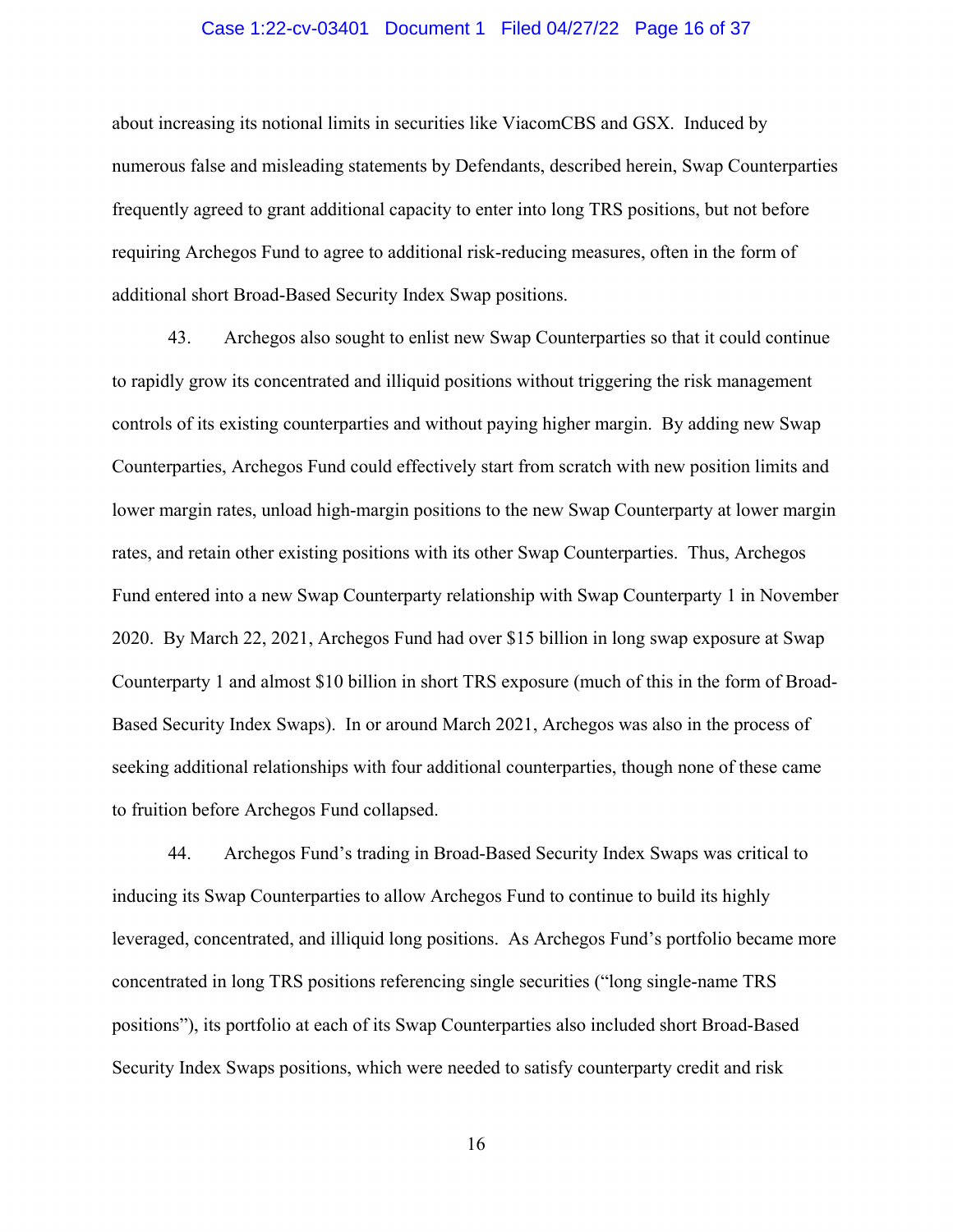#### Case 1:22-cv-03401 Document 1 Filed 04/27/22 Page 17 of 37

management requirements. In several instances, in order to increase the size of its concentrated long single-name TRS positions while obtaining or maintaining favorable margin rates, Archegos Fund's swap counterparties required Archegos Fund to increase the size of its short positions. Generally, Archegos Fund satisfied this short requirement through Broad-Based Security Index Swaps.

45. For example, in connection with a potential agreement with Swap Counterparty 2 regarding a new margin and risk management framework, Archegos Fund "agreed to hedge 50% of any new long exposure"—in other words, Archegos Fund agreed that for every \$100 of new long exposure, Archegos Fund would also add \$50 worth of short exposure, typically in the form of Broad-Based Security Index Swaps.

46. Swap Counterparties also required that Archegos Fund add short Broad-Based Security Index Swap positions in order to maintain specific margin rates, or in connection with specific requests by Archegos to increase the size of Archegos Fund's concentrated long positions. For example, on February 2, 2021, Trader 1 asked Swap Counterparty 1 for an increase in its capacity to trade GSX. At the same time, Trader 1 stated that Archegos Fund would "keep adding index shorts [i.e., Broad-Based Security Index Swaps] . . . as we buy long [GSX]." Swap Counterparty 1 responded, "That would be great." Similarly, on February 24, 2021, in a communication with Trader 1, Swap Counterparty 1 approved an increase in Archegos Fund's capacity to trade GSX. At the same time, Swap Counterparty 1 told Trader 1 that Swap Counterparty 1 remained "very focused on the shorts [i.e., the Broad-Based Security Index Swaps]" and Archegos Fund's ability to maintain a "balanced" long/short ratio by adding Custom Basket Swaps.

# **D. Defendants' Misrepresentations Concerning Archegos Fund's Portfolio Prior to March 22, 2021**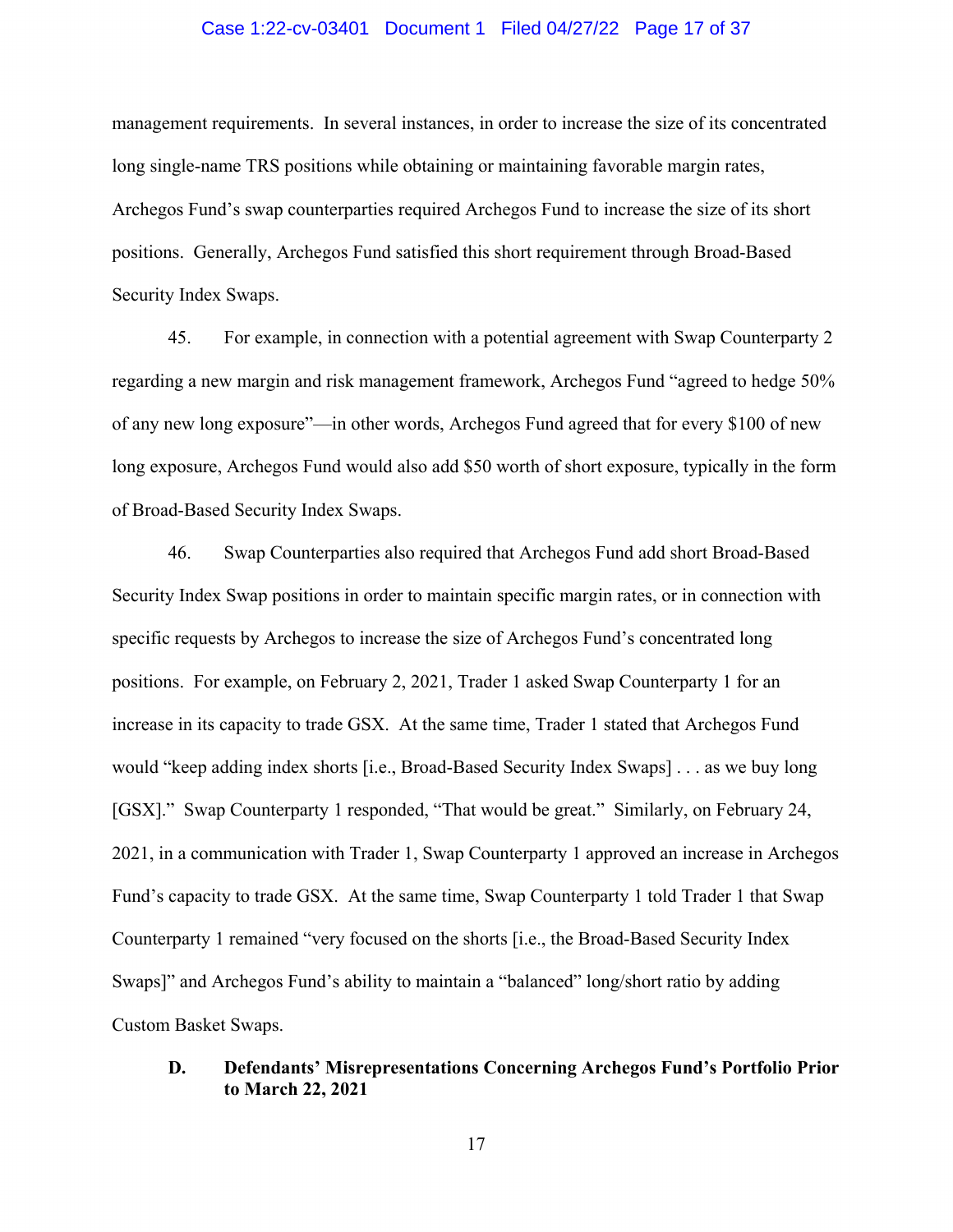#### Case 1:22-cv-03401 Document 1 Filed 04/27/22 Page 18 of 37

47. Archegos Fund was able to build its giant portfolio only by concealing its true size and characteristics from its Swap Counterparties. Each of Archegos Fund's Swap Counterparties could see only a small portion of Archegos Fund's overall portfolio and therefore relied on Archegos to supply information about the rest. Rather than provide truthful information, Defendants and their Accomplices repeatedly misled Swap Counterparties about Archegos Fund's aggregate positions, which caused each Swap Counterparty to believe that Archegos Fund's total portfolio was far less risky than it actually was.

48. From the beginning, Archegos operated under a culture of secrecy, dictated, in part, from the Founder and Halligan. The Founder repeatedly stressed that Archegos representatives should not discuss its positions with anyone outside the firm, and Halligan endorsed this view as well. In early 2021, for example, Halligan spoke with Archegos's executive chairman about the type of information that Archegos provided to its Swap Counterparties. Halligan reported, in substance, that when dealing with its Swap Counterparties, Risk Officer 1 was intentionally vague in response to Swap Counterparties' questions.

49. Archegos's culture of secrecy during the Relevant Period frequently crossed the line into outright deception. As Archegos caused Archegos Fund to increase the size and concentration of its long single-name TRS positions during the fall of 2020 and into 2021, Defendants' and their Accomplices, including Trader 1 and Risk Officer 1, periodically communicated with representatives of Archegos Fund's Swap Counterparties and were typically asked questions about Archegos Fund's largest positions, gross exposure, unencumbered cash, and liquidity, among other things. From the perspective of the Swap Counterparties, the objective of these conversations was to gather information about Archegos Fund in order to make credit and risk management decisions about its portfolio at their respective institutions.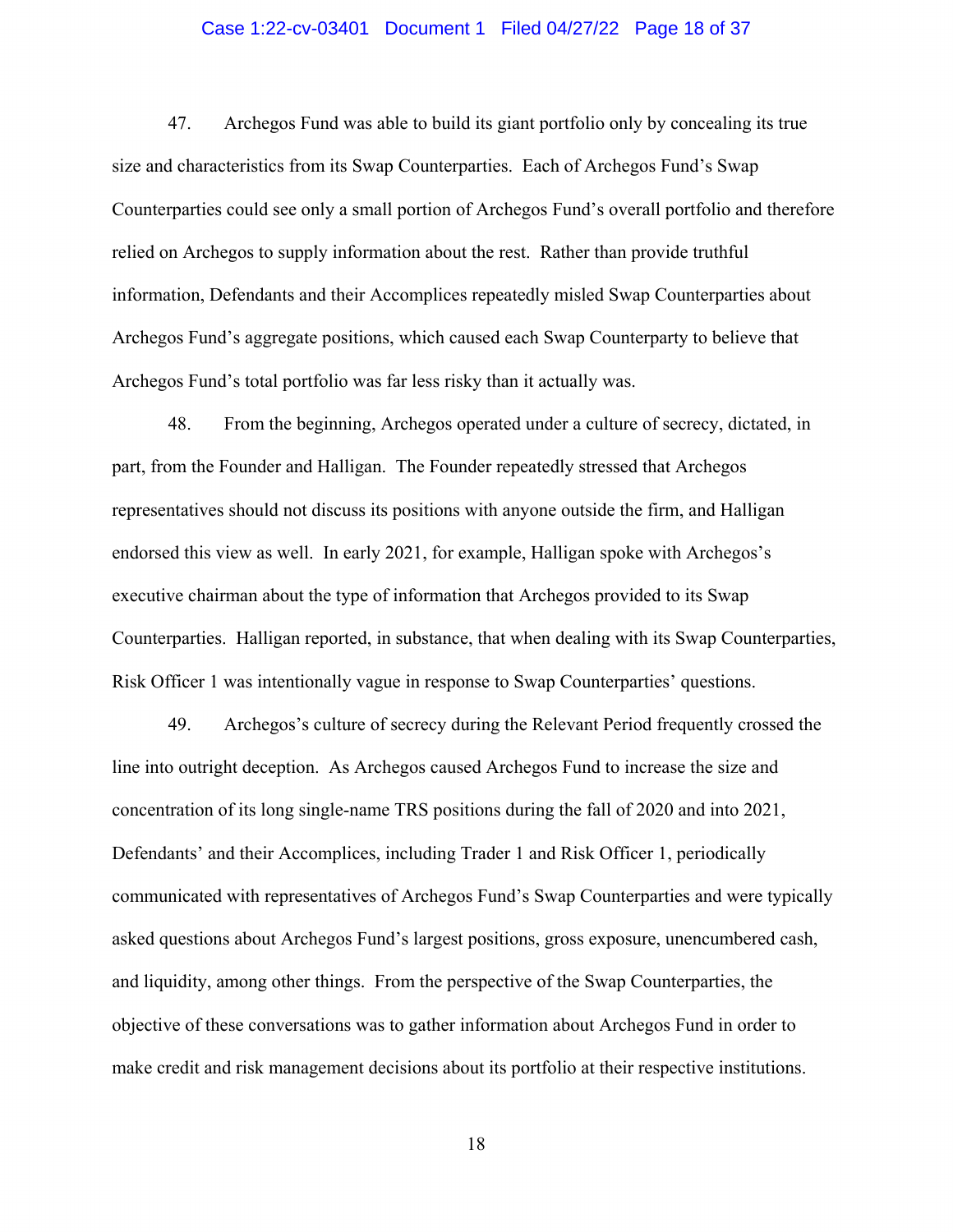#### Case 1:22-cv-03401 Document 1 Filed 04/27/22 Page 19 of 37

From the perspective of Defendants and their Accomplices, the purpose was to coax additional funding and favorable terms for Archegos Fund by whatever means necessary, including fraud.

50. During the course of these discussions, Risk Officer 1, at the direction of Halligan, and Trader 1 intentionally and/or recklessly gave false or misleading information and/or omitted to state material facts necessary to make that information not untrue or misleading, regarding the size, composition, and liquidity of Archegos Fund's overall portfolio. They gave this false and misleading information and omitted material facts in order to secure additional trade capacity for Archegos Fund to enlarge its long single-name TRS positions; to obtain or maintain favorable margin rates; and, during the week of March 22, 2021, to attempt to satisfy margin calls. The false or misleading information provided by Risk Officer 1 and Trader 1 concerned facts or omitted facts that were important for Archegos Fund's Swap Counterparties to know in making credit and risk management decisions about Archegos Fund's swap portfolio at that counterparty, including decisions regarding margin and position size.

51. Risk Officer 1 learned to misrepresent the size of Archegos Fund's largest positions from Halligan, who preceded Risk Officer 1 as the Swap Counterparties' primary contact at Archegos for credit risk-related issues. In or around 2016 and 2017, Risk Officer 1 began shadowing Halligan on calls with Swap Counterparties in anticipation that Risk Officer 1 would take over those responsibilities from Halligan going forward. Risk Officer 1 observed that in response to common questions from Swap Counterparties, like the size of Archegos Fund's largest positions, Halligan purposely understated the true figures. Risk Officer 1 also observed that Halligan routinely misrepresented to Swap Counterparties the amount of Archegos's available cash.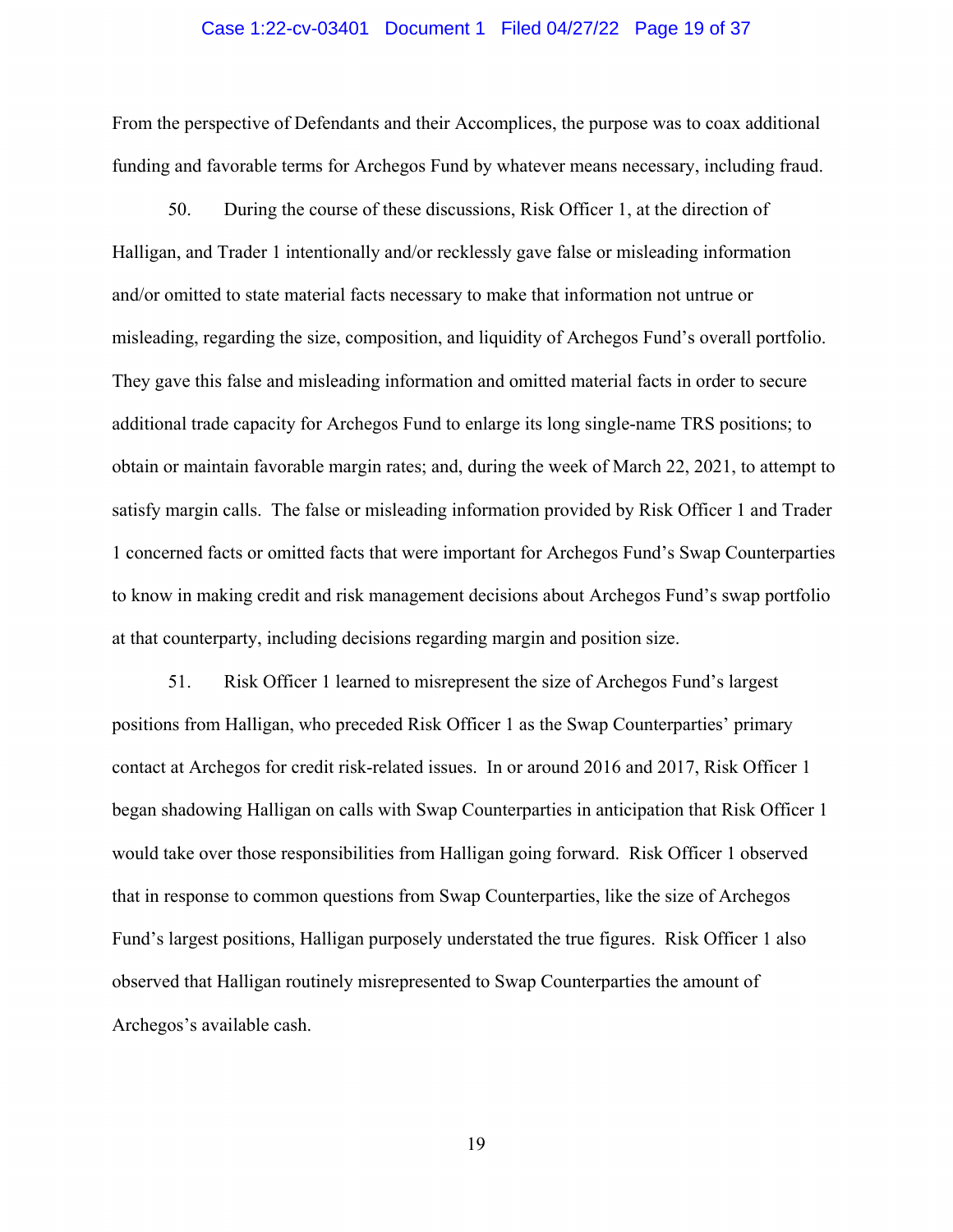#### Case 1:22-cv-03401 Document 1 Filed 04/27/22 Page 20 of 37

52. When Risk Officer 1 took over the role of dealing with Swap Counterparties on credit risk-related issues in or around 2018, Halligan told Risk Officer 1 that he should tell all Swap Counterparties that Archegos Fund's largest position was 35% of NAV, regardless of the true figure. Halligan also directed Risk Officer 1 not to provide any specific information about Archegos Fund's positions and to respond to specific questions only with generalities. Risk Officer 1 followed these directions with Swap Counterparties as a matter of course going forward. Risk Officer 1 did not question or dispute Halligan's instruction because he understood this kind of deception to be a part of Archegos's culture. As Risk Officer 1's direct superior, Halligan knew that Risk Officer 1's job responsibilities included frequent and regular calls with Swap Counterparties regarding credit risk issues, including but not limited to position size. Halligan therefore knew or had reason to know that Risk Officer 1 continued to have such calls with Archegos Fund's Swap Counterparties after he directed Risk Officer 1 to provide false information to the Swap Counterparties, and Halligan knew or was reckless in not knowing that Risk Officer 1 would provide false information to Archegos Fund's Swap Counterparties as instructed.

53. During the Relevant Period, when Swap Counterparties asked about Archegos Fund's largest positions across its entire portfolio (including at other Swap Counterparties), Risk Officer 1 typically represented that Archegos Fund's largest position was approximately 35% of its net asset value ("NAV"), despite knowing that this 35% figure was not true. For example, in late 2020 or early 2021, Risk Officer 1 had a telephone call with Swap Counterparty 3. At that time, Risk Officer 1 knew that Archegos Fund's largest long single-name TRS position, ViacomCBS, had grown significantly larger than 35% of Archegos Fund's NAV, and he was concerned that Swap Counterparty 3 would ask questions about the position. Risk Officer 1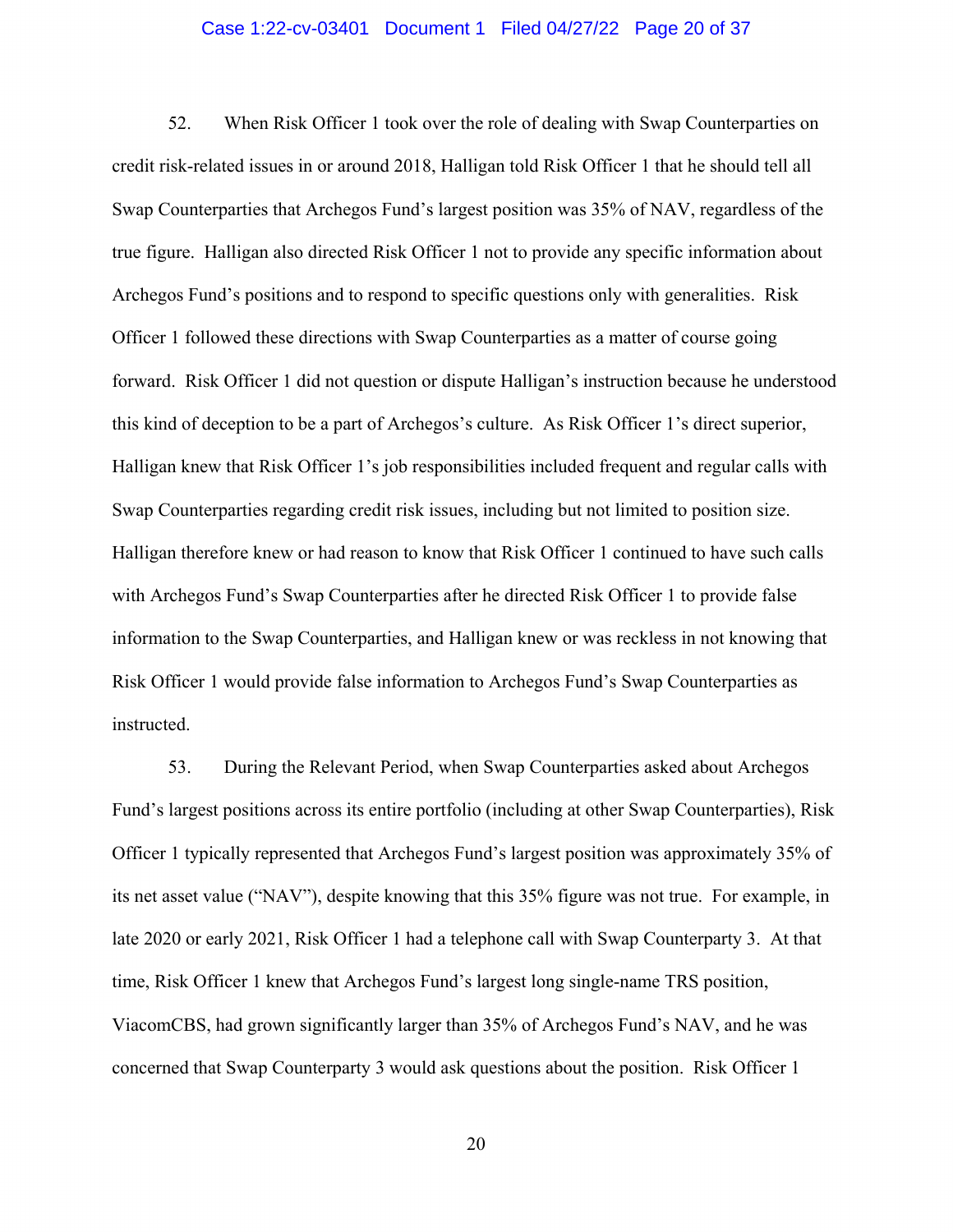#### Case 1:22-cv-03401 Document 1 Filed 04/27/22 Page 21 of 37

asked Halligan how he should proceed, and Halligan, also knowing that Viacom had grown well above 35% of Archegos Fund's NAV, nonetheless directed Risk Officer 1 to continue to falsely represent that Archegos Fund's largest position was approximately 35% of its NAV. Following Halligan's direction, Risk Officer 1 falsely represented to Swap Counterparty 3 that Archegos Fund's largest investment was only 35% of its NAV. Based on Halligan's prior direction, Risk Officer 1 also made similar misrepresentations to Swap Counterparty 4 on a recorded telephone call on March 8, 2021; and to Swap Counterparty 5 on telephone calls on January 28, 2021 and March 1, 2021. By misrepresenting that Archegos Fund's largest position was only 35% of NAV, rather than 70%, Risk Officer 1 misrepresented that Archegos Fund's portfolio was materially less concentrated (and hence materially less risky) than it actually was.

54. Risk Officer 1 also intentionally misrepresented the composition of Archegos Fund's total portfolio across all of its Swap Counterparties. For example, on March 8, 2021, in a recorded telephone call with Swap Counterparty 4, Risk Officer 1 intentionally falsely represented that Archegos Fund's top ten largest positions at Swap Counterparty 4 were materially different than the top ten largest positions in Archegos Fund's overall portfolio. In fact, most of Archegos Fund's top ten positions with Swap Counterparty 4 were also among Archegos Fund's top ten positions with other Swap Counterparties. For example, Archegos Fund's largest position with Swap Counterparty 4 at this time was ViacomCBS, which was in the range of \$1-2 billion; during February and March 2021, Archegos Fund held positions ranging from \$100 million to over \$5 billion with eight other Swap Counterparties, and there was substantial overlap among several other large positions as well. Also, during the March 8, telephone call, Risk Officer 1 falsely represented that Archegos Fund's position in GSX, which was about \$1 billion at the time, was much larger at Swap Counterparty 4 than it was at any other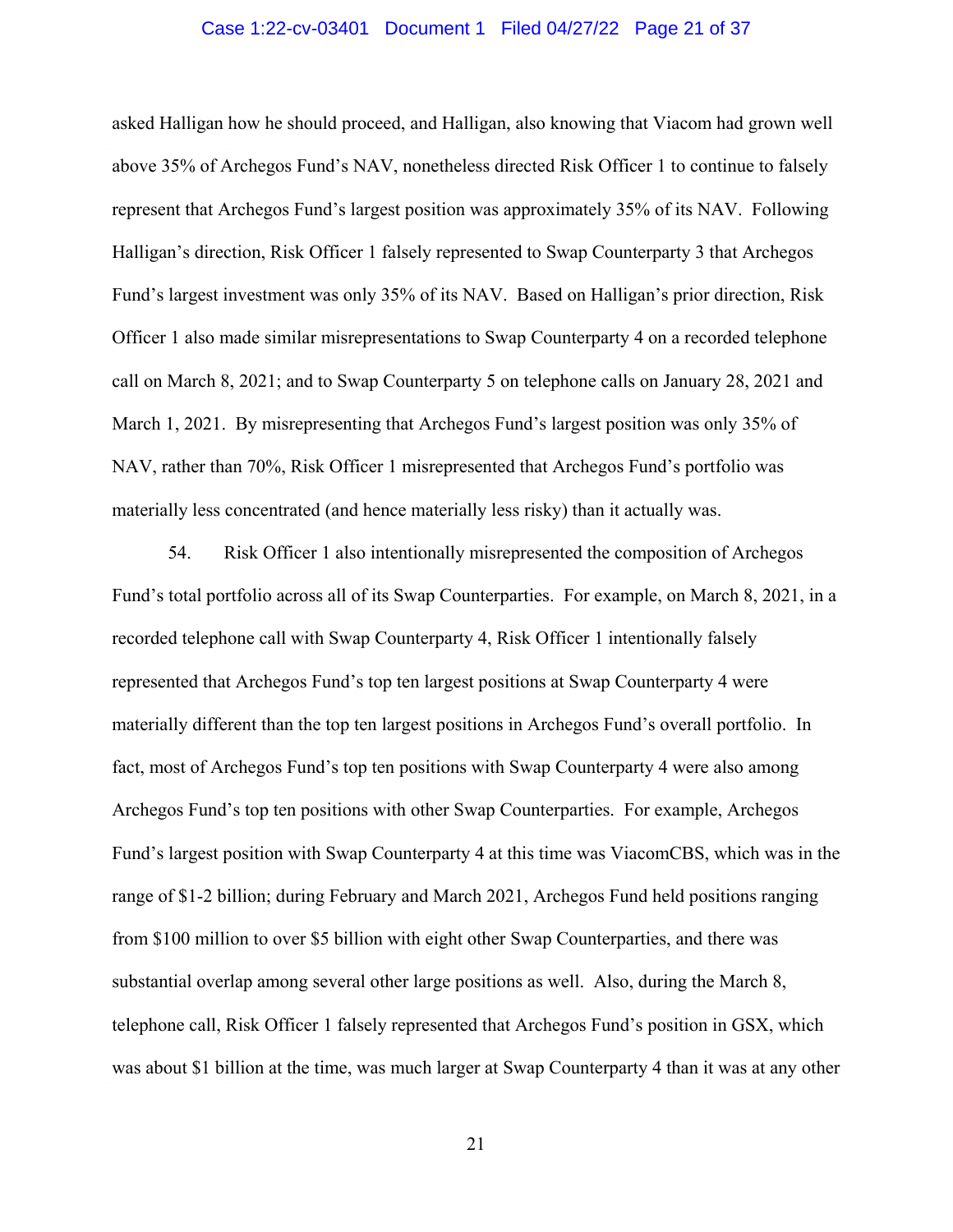#### Case 1:22-cv-03401 Document 1 Filed 04/27/22 Page 22 of 37

Swap Counterparty. In fact, Archegos Fund held larger GSX positions with three different Swap Counterparties, including a position with Swap Counterparty 1 that was nearly double the size of Archegos Fund's position with Swap Counterparty 4.

55. Risk Officer 1 also intentionally misrepresented to Swap Counterparties that Archegos Fund's total portfolio across all of its Swap Counterparties was more liquid than it was. For example, on March 8, 2021, on a recorded telephone call with Swap Counterparty 4, Risk Officer 1 represented that Archegos Fund could liquidate almost its entire portfolio in about two weeks. In a subsequent call, Swap Counterparty 4 asked for additional information about Archegos Fund's liquidity, and Risk Officer 1 agreed to report back to Swap Counterparty 4. Thereafter, Trader 1, Risk Officer 1, and Halligan held a conference call in which they conspired to provide false liquidation statistics for Risk Officer 1 to report back to Swap Counterparty 4.

56. Consequently, in a recorded telephone call with Swap Counterparty 4 on March 10, 2021, Risk Officer 1 intentionally or recklessly misrepresented that Archegos Fund could liquidate: (i) about half of its total portfolio in ten days; (ii) seventy-five per cent of its total portfolio within twenty days; and (iii) its entire portfolio in about a month. Risk Officer 1 told Swap Counterparty 4 that this was based on liquidation at a rate of 10-15% of average daily trading volume, which was meant to convey liquidation at a rate that would not significantly impact market prices. At the time Risk Officer 1 made these representations to Swap Counterparty 4, Risk Officer 1 knew or was reckless in not knowing, based on the size and composition of Archegos Fund's portfolio compared to relevant average daily trading volumes, that his representation about the liquidation of the entire portfolio was false or misleading. Risk Officer 1 knew or was reckless in not knowing that Archegos Fund's portfolio could not be unwound at the stated rate and in the stated time period without significantly impacting the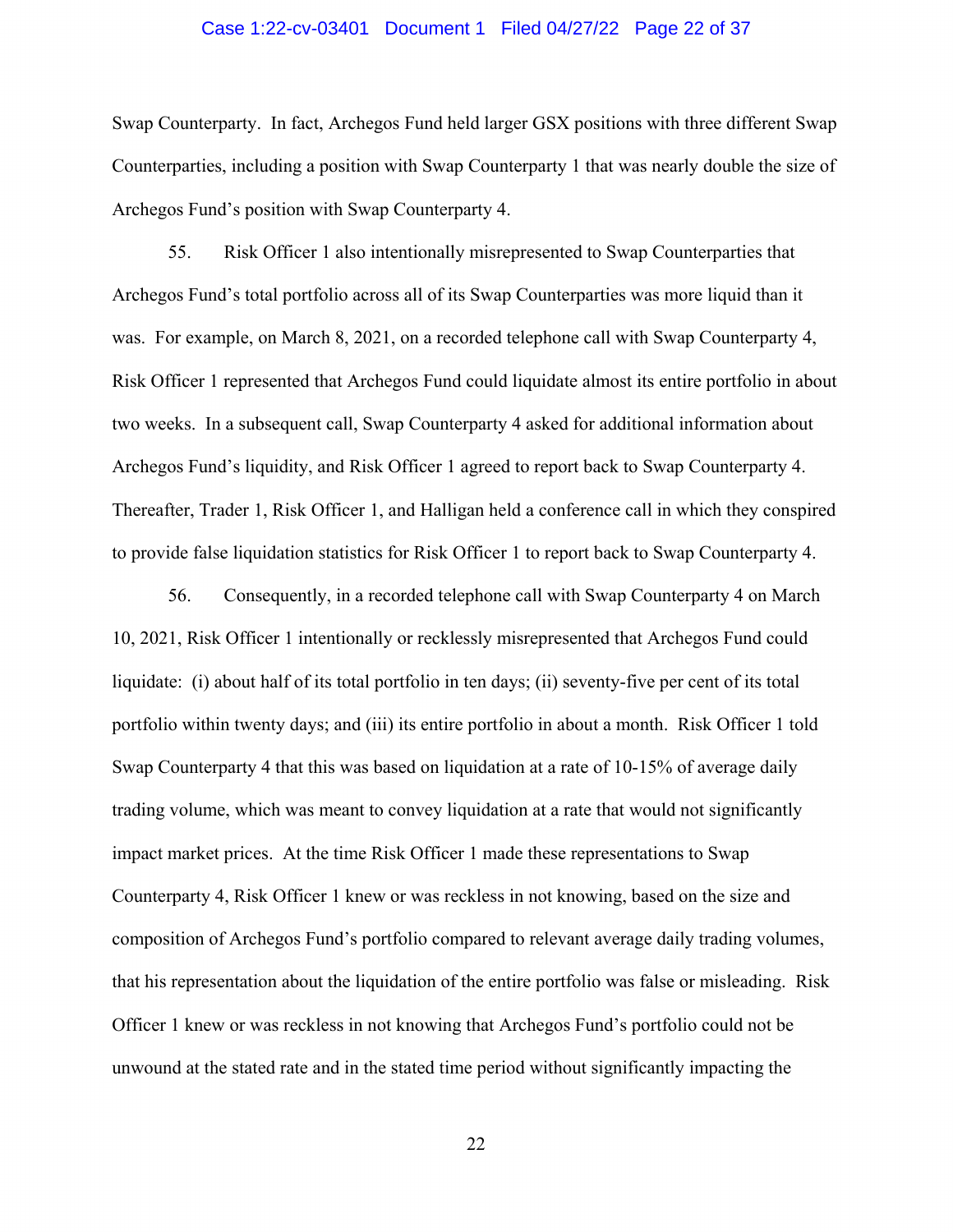#### Case 1:22-cv-03401 Document 1 Filed 04/27/22 Page 23 of 37

market price, based on market conditions and the positions to be liquidated. Risk Officer 1 similarly misrepresented that Archegos Fund could liquidate 50% of its entire portfolio in ten days in a telephone call with Swap Counterparty 3 in late 2020 or early 2021, and in a telephone call with Swap Counterparty 2 on March 19, 2021. By intentionally or recklessly misrepresenting the time in which Archegos Fund could liquidate its positions, Risk Officer 1 concealed that Archegos Fund's portfolio was materially less liquid (and hence materially riskier) than it actually was.

57. Trader 1 also made multiple misrepresentations to Swap Counterparties. In connection with Archegos Fund's onboarding of Swap Counterparty 1, Trader 1 represented that Archegos Fund's portfolio with Swap Counterparty 1 would be different from its portfolios with other Swap Counterparties. This was untrue—in fact, Archegos Fund sought to onboard Swap Counterparty 1 because it needed additional capacity to trade many of the same securities it was trading with its other Swap Counterparties, including GSX and ViacomCBS.

58. In or around November 11, 2020, Swap Counterparty 6 expressed concern to Archegos that the amount of margin that Archegos Fund had posted with Swap Counterparty 6 was insufficient to account for the risk associated with Archegos Fund's positions. As a result, Swap Counterparty 6 asked Trader 1 to have Archegos Fund reduce risk by transferring concentrated and illiquid (and therefore riskier) positions to other Swap Counterparties and transferring more liquid (and hence less risky) positions from other Swap Counterparties to Swap Counterparty 6. Before responding, Trader 1 conferred with the Founder and conveyed the urgency of the situation, noting that Swap Counterparty 6's risk management profile of Archegos Fund had considerably worsened. The Founder responded, in substance, that Archegos Fund just needed to get through the end of the year. Accordingly, on November 11, 2020, Trader 1 told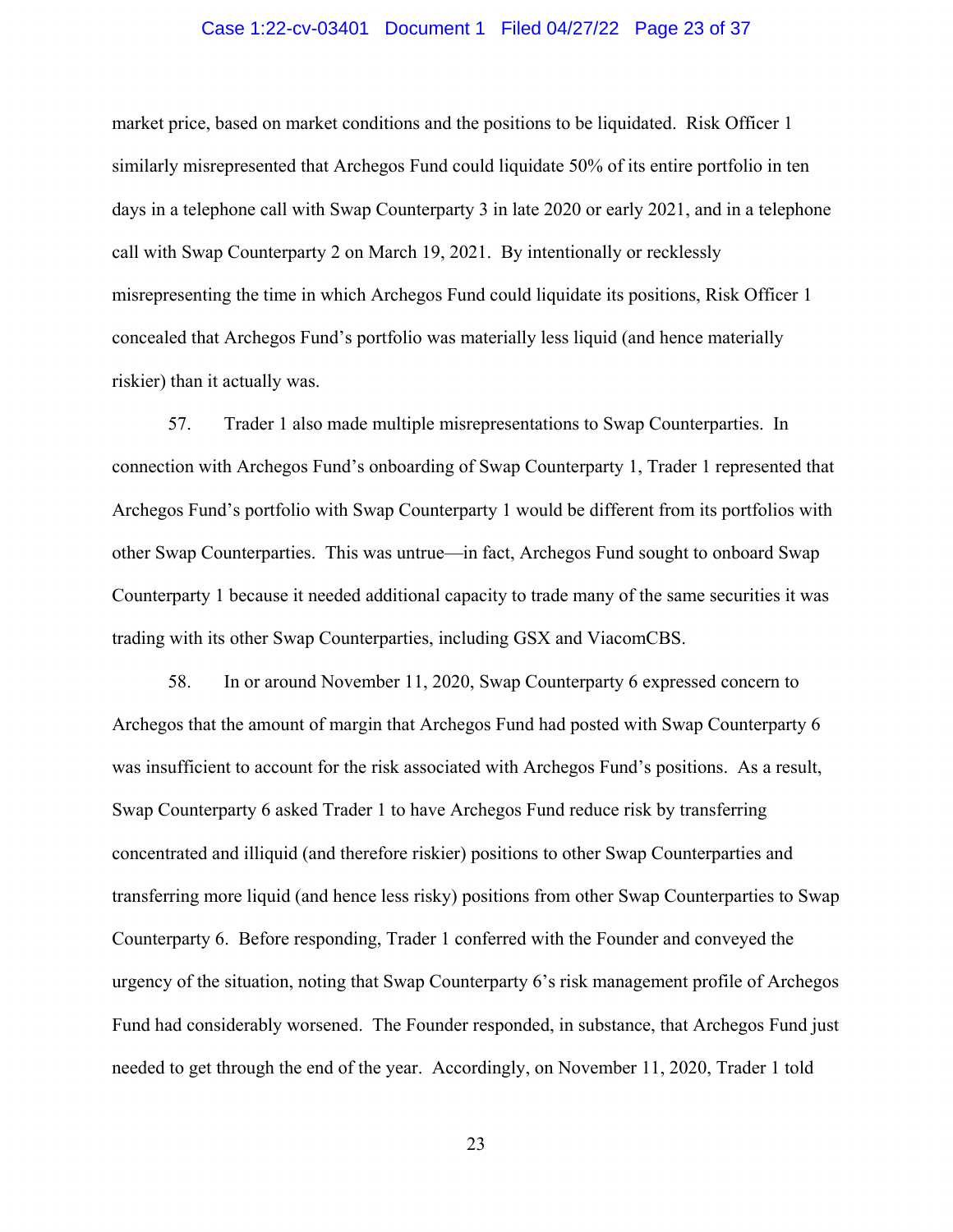#### Case 1:22-cv-03401 Document 1 Filed 04/27/22 Page 24 of 37

Swap Counterparty 6, in substance, that Archegos Fund could not move these positions as requested due to year-end tax planning concerns. Trader 1 knew this statement was false or misleading. Trader 1 knew that Archegos Fund was unable to move its concentrated illiquid positions from Swap Counterparty 6 to other Swap Counterparties either because Archegos Fund had exhausted all of its available capacity at other dealers or because increasing those positions at other Swap Counterparties would have resulted in higher margin rates. In addition, Trader 1 knew that Archegos Fund could not transfer liquid positions from other dealers to Swap Counterparty 6 because other dealers required Archegos Fund to maintain those liquid positions as a risk-reducing measure, and failing to maintain those liquid risk-reducing positions would also have resulted in higher margin rates. Trader 1 knew and understood that he had concealed from Swap Counterparty 6 material reasons why these positions could not be moved as requested, and his omissions concealed the true risk of Archegos Fund's swap positions with Swap Counterparty 6. Thereafter, on multiple occasions between December 2020 and March 2021, Swap Counterparty 6 imposed increased margin requirements on Archegos Fund's positions.

59. On or around January 29, 2021, Trader 1 and Risk Officer 1 had a telephone call with Swap Counterparty 1 to discuss GSX. During this call, Trader 1 provided information to Swap Counterparty 1 that omitted material information regarding the size of Archegos Fund's overall position in GSX, one of Archegos Fund's largest positions. Prior to the call, Swap Counterparty 1 learned from certain public filings that several other swap dealers were among GSX's largest shareholders. During this call, Swap Counterparty 1 inquired about why so many other swap dealers were large shareholders of GSX. Trader 1 conveyed, in substance, that the other swap dealer shareholders related to other hedge funds that invested in GSX through swap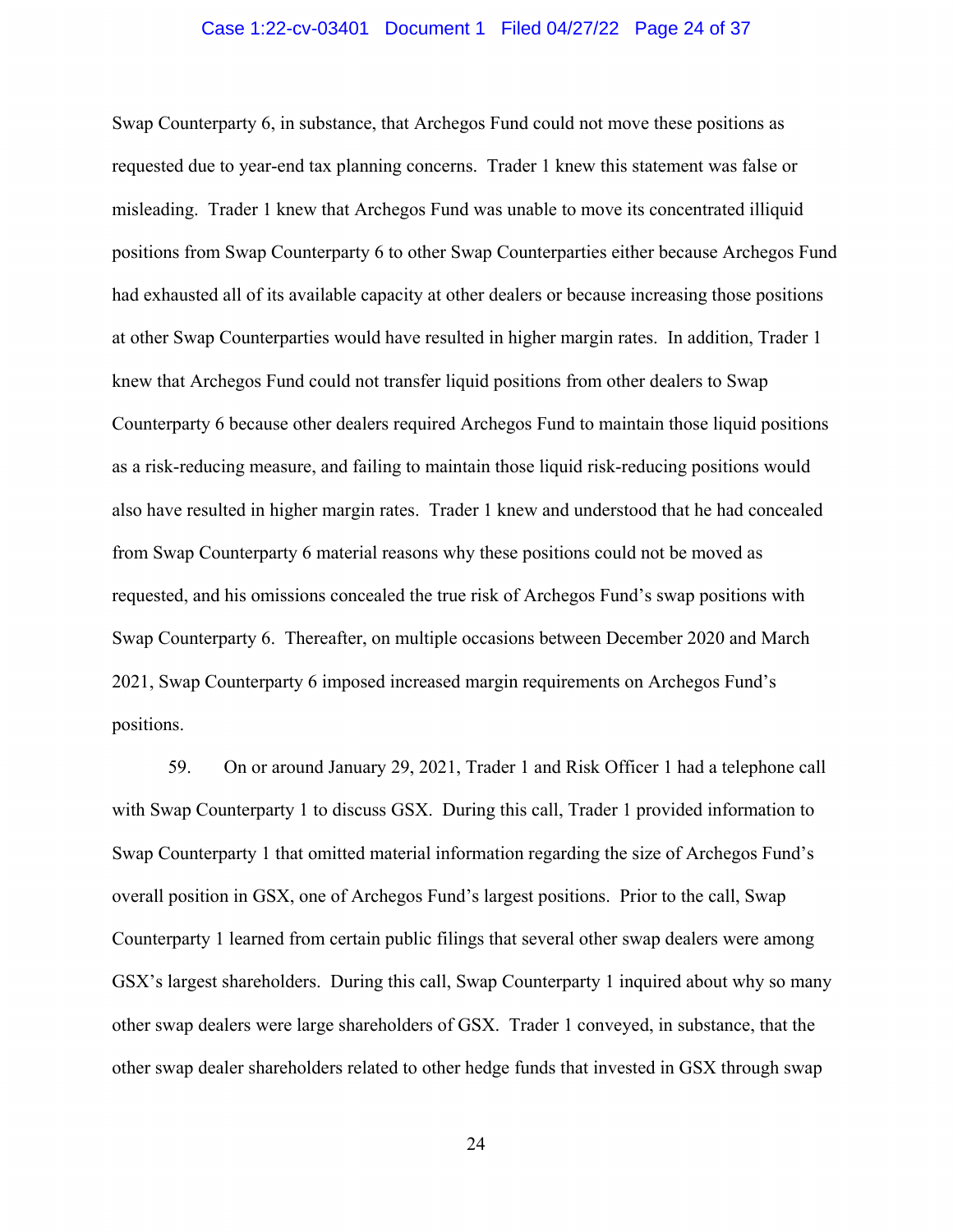#### Case 1:22-cv-03401 Document 1 Filed 04/27/22 Page 25 of 37

transactions. This statement was false and misleading because it only referred to other hedge funds who invested in GSX while omitting the material fact that Archegos Fund had invested in GSX through TRS with many of the same swap dealers that Swap Counterparty 1 was inquiring about. Trader 1 failed to provide this material information to Swap Counterparty 1 in order to conceal the true size and risk of Archegos Fund's total GSX position.

60. Prior to the call with Swap Counterparty 1 that occurred on or around January 29, 2021, Halligan told Risk Officer 1 that Risk Officer 1 should participate in all calls that Trader 1 was having with Archegos's Swap Counterparties so that Risk Officer 1 would know what Trader 1 was saying to the Swap Counterparties. Risk Officer 1 understood that Halligan wanted to ensure that Risk Officer 1 and Trader 1 were telling counterparties a consistent story, and that if Trader 1 was providing misleading information to a Swap Counterparty, it would be important for Risk Officer 1 to do the same. After the January 29 call with Swap Counterparty 1, Risk Officer 1 told Halligan, in substance, that he had adhered to Trader 1's talking points regarding GSX, to which Halligan responded, in sum and substance, "if they only knew." Risk Officer 1 interpreted this to mean that Halligan was reflecting on what would happen if Swap Counterparty 1 knew the truth about Archegos Fund's GSX positions, including the fact that Archegos Fund held substantial positions in GSX with several other Swap Counterparties. Such statements were common from Halligan, and Risk Officer 1 interpreted this to mean that Halligan knew that Risk Officer 1 and Trader 1 were providing false and misleading information and/or concealing material information from Archegos Fund's Swap Counterparties, and that Archegos Fund's Swap Counterparties would have taken protective countermeasures if they knew the truth. In this way, Halligan intentionally or recklessly encouraged Risk Officer 1 to provide false or misleading information and/or omit material facts in conversations with Swap Counterparties.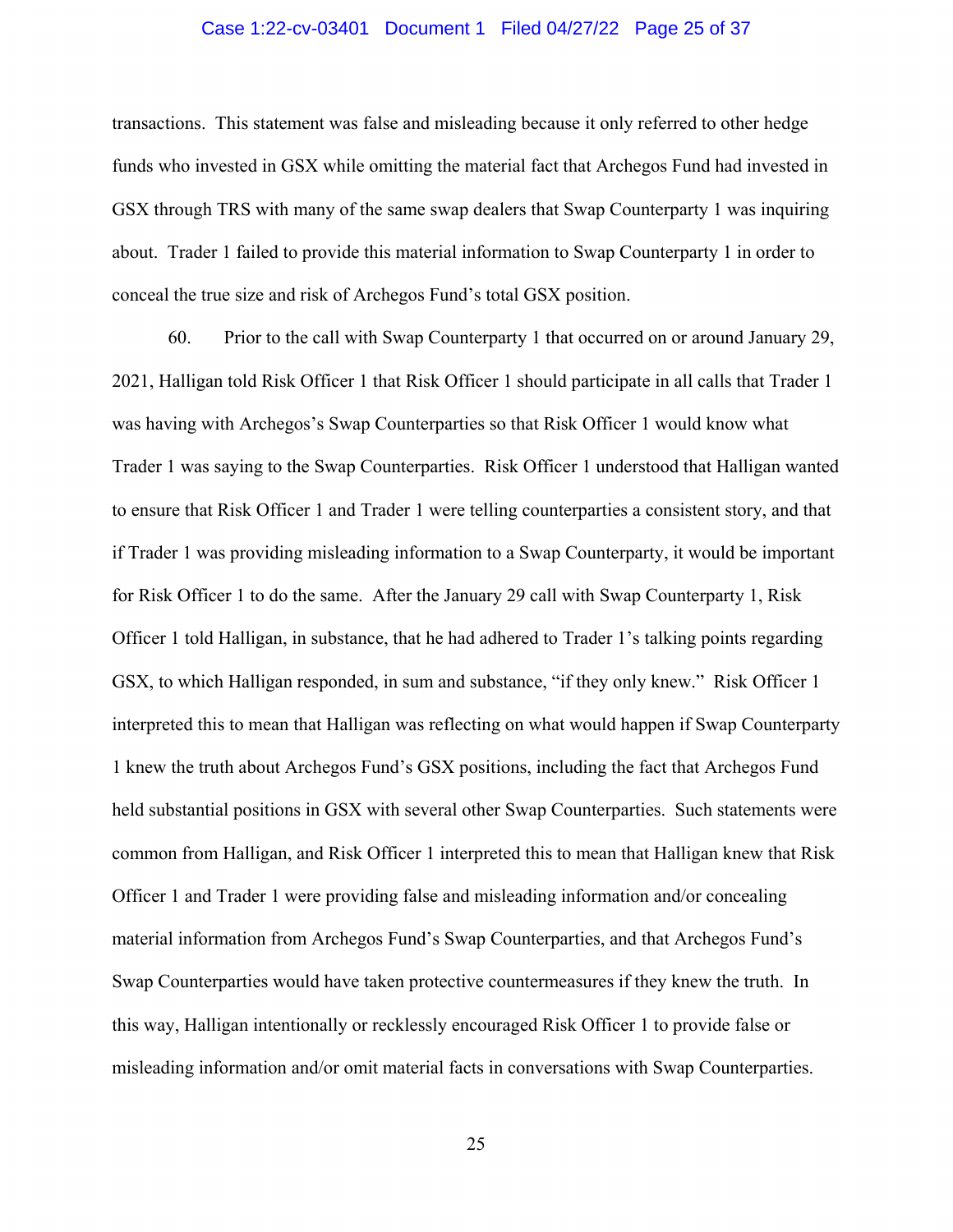#### Case 1:22-cv-03401 Document 1 Filed 04/27/22 Page 26 of 37

61. Halligan, Trader 1, and Risk Officer 1 engaged in a fraudulent scheme whereby they intentionally and/or recklessly provided false or misleading information and/or omitted to state material facts necessary to make that information not untrue or misleading to Archegos Fund's Swap Counterparties in order to maintain existing trade capacity, secure additional capacity for Archegos Fund to enlarge its swap trading positions, and to obtain or maintain favorable margin rates. Halligan, Trader 1, and Risk Officer 1 understood that if they told the truth about Archegos Fund's portfolio, its Swap Counterparties might take measures such as increasing Archegos Fund's margin requirements or refusing to extend Archegos Fund additional capacity to transact. By providing false information to (or omitting material information from) Archegos Fund's Swap Counterparties, Halligan, Trader 1, and Risk Officer 1 were able to maintain and/or enlarge Archegos Fund's long single-name TRS positions, secure additional capacity to enlarge its long TRS positions, and obtain or maintain favorable margin rates. Halligan, Trader 1, and Risk Officer 1 also understood, based on conversations between Archegos personnel and Swap Counterparties, that Archegos Fund needed to maintain and/or increase its short exposure in order to maintain favorable margin rates and/or enlarge its long single-name TRS positions. As a practical matter, Archegos Fund typically increased its short exposure through Broad-Based Security Index TRS positions, as those positions had been approved and encouraged by several Swap Counterparties as a risk-reducing measure.

62. Beginning in mid-2020, Risk Officer 1 began preparing daily "capacity notes," which calculated Archegos Fund's current capacity limitations at each Swap Counterparty. Risk Officer 1 sent the capacity notes to Halligan and Trader 1, among others, and Trader 1 prepared written summaries of the reports for the Founder.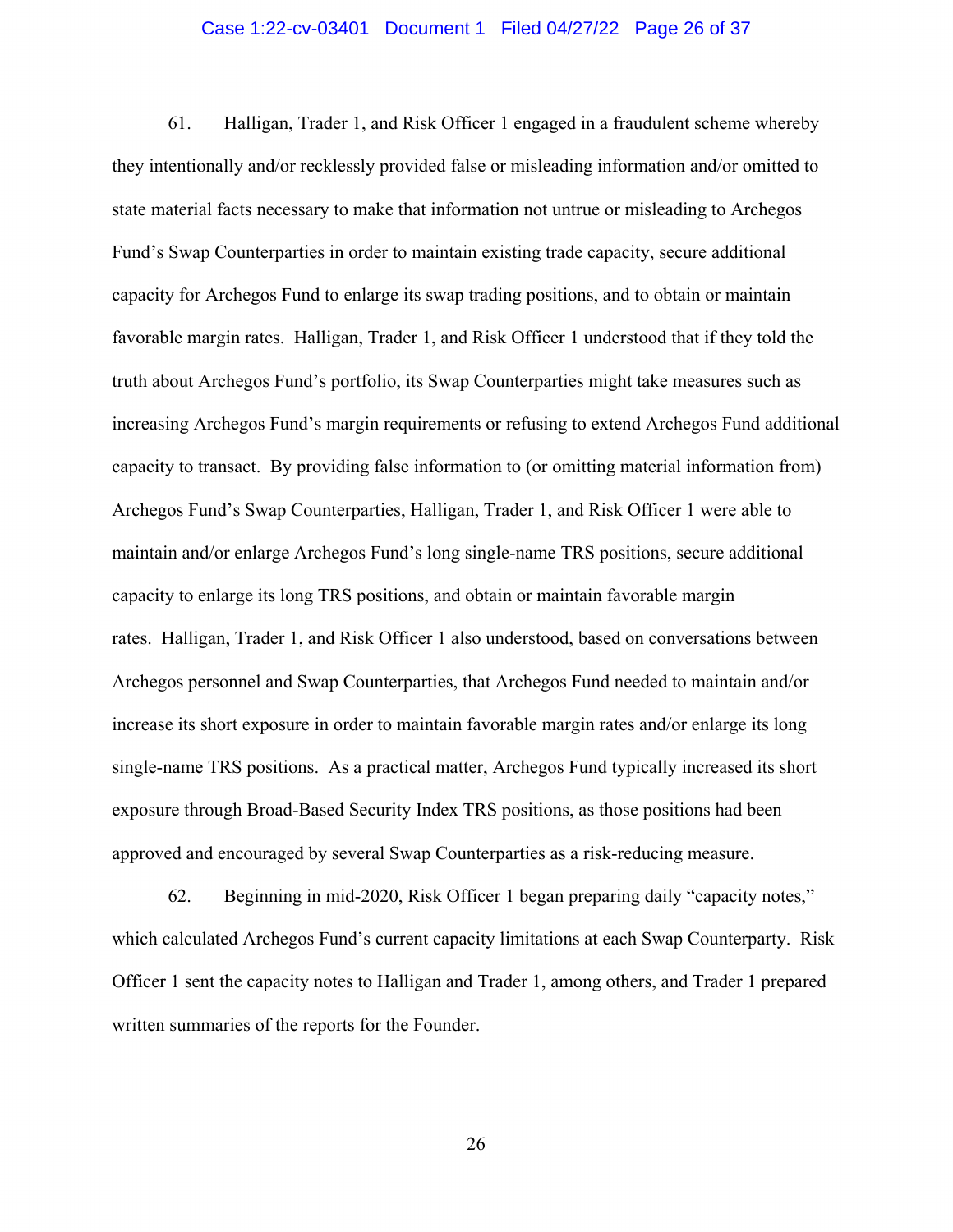#### Case 1:22-cv-03401 Document 1 Filed 04/27/22 Page 27 of 37

63. The Founder routinely directed Trader 1 and others to acquire additional trade capacity that would allow Archegos Fund to continue to grow its concentrated positions. Trader 1 explained to the Founder that it was becoming increasingly difficult to obtain additional trade capacity due to Swap Counterparties' risk models, but the Founder nonetheless demanded additional capacity anyway. At the same time, the Founder directed Trader 1 and others to obtain and maintain more favorable margin rates. Trader 1 informed the Founder that if Swap Counterparties knew about the true size and composition of Archegos Fund's positions, they would want even more margin, but the Founder again still demanded that Trader 1 secure lower margin rates. To achieve the Founder's dual goals of increased trade capacity and lower margin, Defendants and their Accomplices, Trader 1 and Risk Officer 1, resorted to misrepresenting the true nature of Archegos Fund's positions.

## **E. Archegos Fund's Mounting Losses on March 23 and March 24, 2021**

64. During the week of March 22, 2021, the prices of securities underlying Archegos Fund's concentrated long single-name TRS positions plummeted, triggering a cascade of margin calls in the following days and the total collapse of the firm.

65. On March 22, 2021, after the market closed, ViacomCBS announced a \$2 billion equity offering. The following day, March 23, ViacomCBS stock dropped substantially, and other Archegos holdings, including GSX, declined as well. These declines in Archegos Fund's portfolio triggered \$2.5 billion in margin calls, due at the end of the day on March 24, which Archegos Fund was able to meet.

66. ViacomCBS stock declined even further on March 24. In addition, the SEC proposed new guidelines and restrictions applicable to Chinese issuers. Consequently, Archegos's holdings in Chinese issues like GSX, IQ, Baidu, and Tencent Music declined significantly as well. Archegos Fund's substantial losses on the day triggered margin calls from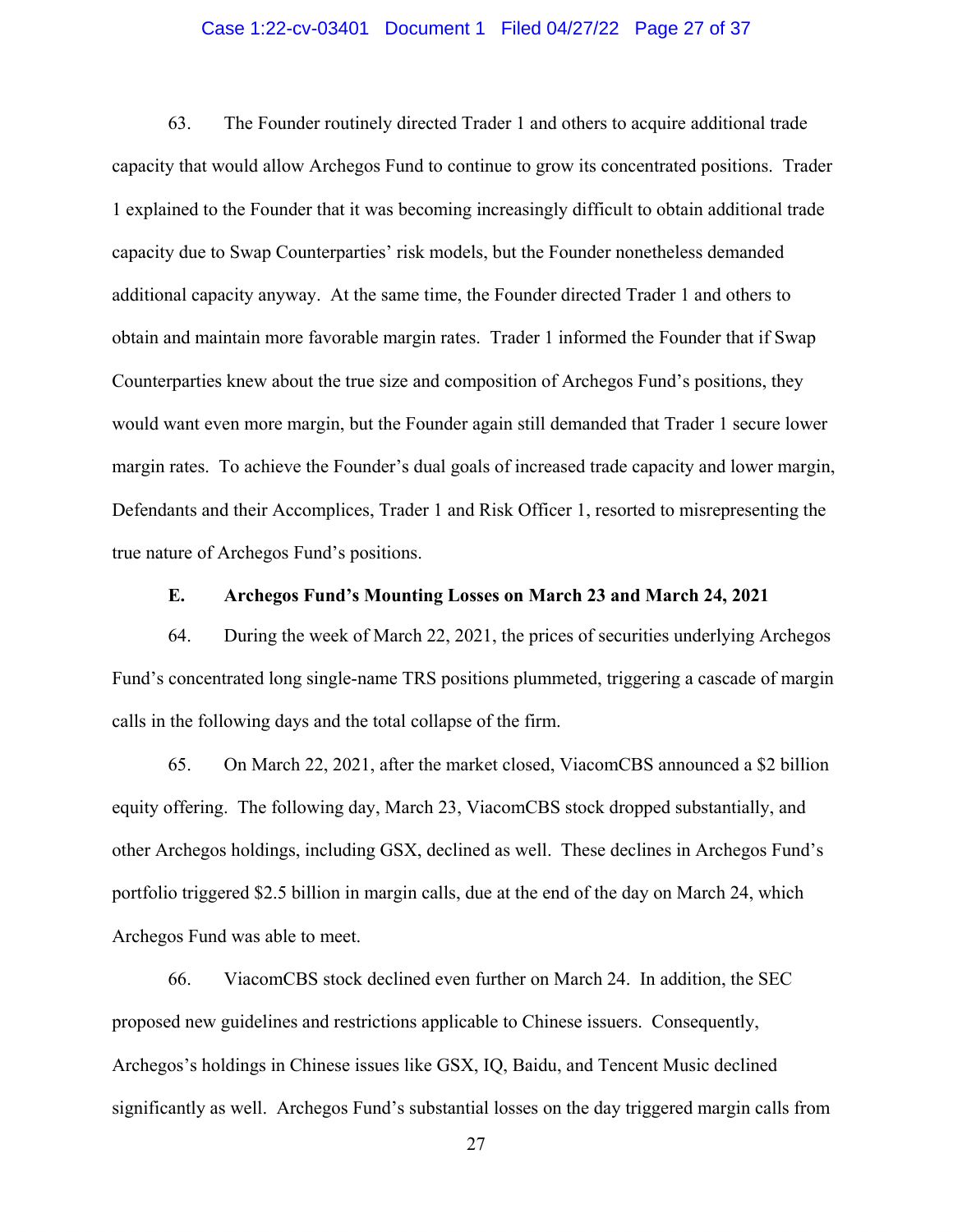#### Case 1:22-cv-03401 Document 1 Filed 04/27/22 Page 28 of 37

its Swap Counterparties totaling \$10.7 billion. The margin calls were issued the morning of March 25 and were due by the end of that day.

#### **F. Defendants' Misrepresentations During the Week of March 22, 2021**

67. During the week beginning March 22, 2021, Trader 1, Risk Officer 1, and Halligan continued to intentionally and/or recklessly make false or misleading statements to Archegos Fund's Swap Counterparties in connection with Archegos Fund's attempts to meet its rapidly escalating margin calls.

68. On March 23, 2021, Risk Officer 1 had a telephone call with Swap Counterparty 7. On the call, Risk Officer 1 again falsely represented that Archegos Fund's largest position was only 35% of NAV, even though Archegos Fund's largest long single-name TRS position, ViacomCBS, had grown to roughly 70% of Archegos's NAV by that time.

69. On March 24, 2021, as Archegos Fund's margin calls mounted and its portfolio continued to decline, Archegos gave false assurances to Archegos Fund's Swap Counterparties that Archegos Fund would be able to meet the margin calls. For example, during a recorded March 24 telephone call with Swap Counterparty 7, Trader 1 intentionally misrepresented that although Archegos Fund had a liquidity problem, it did not have a solvency problem. Due to Archegos Fund's dire financial situation, Trader 1 believed at this point that Archegos Fund could not recover from this crisis and that the fund would soon fail. Other Archegos representatives made similar statements to Swap Counterparties on March 24 and March 25, 2021.

70. In an effort to meet the margin calls, Halligan instructed Risk Officer 1 to contact Swap Counterparties to request the return of any excess margin in Archegos Fund's accounts i.e., any margin above the specific thresholds set by each Swap Counterparty. Archegos Fund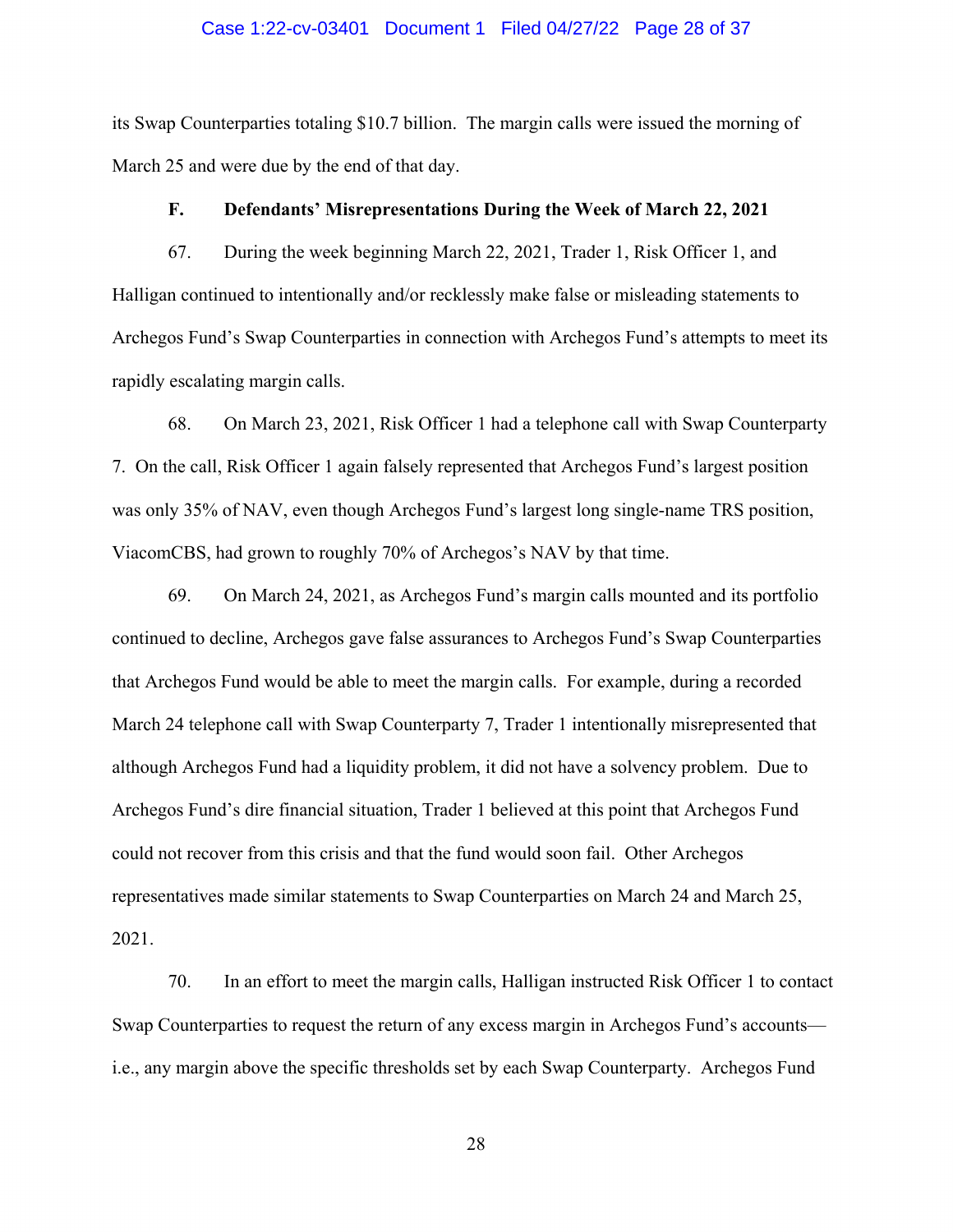#### Case 1:22-cv-03401 Document 1 Filed 04/27/22 Page 29 of 37

was reliant on its Swap Counterparties to release the excess margin, and Risk Officer 1 believed that if the Swap Counterparties became aware of Archegos Fund's true financial position, they might refuse or delay the release excess margin. Therefore, Risk Officer 1 lied to the Swap Counterparties in order to secure the immediate release of excess margin. For example, on March 24, Archegos representatives requested that Swap Counterparty 2 return excess margin to Archegos Fund. In order to induce Swap Counterparty 2 to return those funds, Risk Officer 1 intentionally falsely represented to Swap Counterparty 2 that Archegos Fund's cash position was \$9 billion, when in fact the true amount of available cash was closer to \$2 billion (and, practically speaking, was even lower because much of that amount was locked in a lending facility that Archegos Fund could not immediately access). Risk Officer 1 also intentionally gave false assurances to Swap Counterparty 2 that Archegos Fund was not in a distress situation. After the call, in reliance on Risk Officer 1's misrepresentations, Swap Counterparty 2 returned approximately \$250 million in excess margin to Archegos Fund.

71. Also on March 24, 2021, in a recorded telephone call with representatives of Swap Counterparty 4, Risk Officer 1 again represented that Archegos Fund's largest positions at Swap Counterparty 4 were materially different than its largest positions at other financial institutions. This representation was false.

72. In the evening of March 24, 2021, in order to prepare for responding to questions the next day from its Swap Counterparties, Risk Officer 1 prepared a document memorializing certain talking points proposed by Halligan and Trader 1 during a call that evening. The document contained several false and misleading statements. For example, in response to an anticipated question about the progress of Archegos Fund's portfolio liquidation, the talking points indicated that Risk Officer 1 should falsely respond that he did not have access to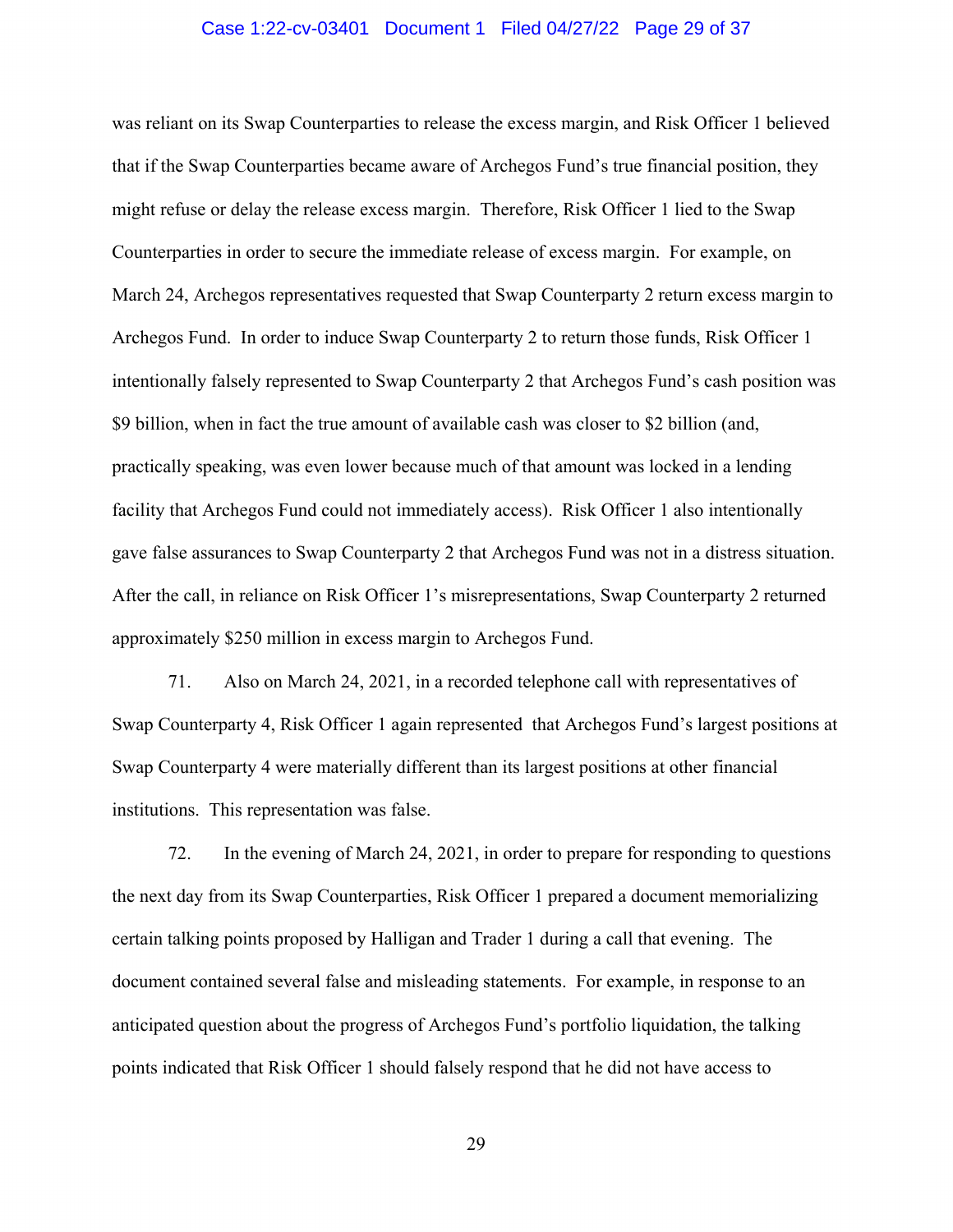#### Case 1:22-cv-03401 Document 1 Filed 04/27/22 Page 30 of 37

Archegos Fund's trade blotter. In response to a question regarding the total margin calls received by Archegos Fund across all of its Swap Counterparties, the talking points indicated that Risk Officer 1 should falsely respond that he "did not have access to that data point." And, in response to an anticipated question about the performance of Archegos Fund's portfolio during the day, the talking points indicated that Risk Officer 1 should falsely respond that he did not have access to Archegos Fund's live portfolio. Risk Officer 1 understood that each of these representations in the talking points was false and misleading. Risk Officer 1 sent the document to Halligan for his review by email on the morning of March 25. Shortly thereafter, Risk Officer 1 spoke with Halligan by phone to discuss the document, and Halligan vetted and approved it. Halligan intentionally and/or recklessly proposed and approved these false and misleading talking points in order for Risk Officer 1 to provide false and misleading information to Archegos Fund's Swap Counterparties.

73. On March 25, 2021, Archegos Fund unwound its positions at multiple Swap Counterparties in a continuing effort to meet its margin calls. In response to ongoing inquiries from its Swap Counterparties, Defendants and their Accomplices continued to make false assurances regarding its positions, liquidity status, and solvency. For example, Halligan directed Risk Officer 1 to falsely tell counterparties that Risk Officer 1 did not have insight into Archegos's plan to reduce Archegos Fund's exposure. At Halligan's direction, Risk Officer 1 made several misstatements to Swap Counterparties on March 25 that knowingly concealed his knowledge of Archegos Fund's financial state and plans to reduce exposure, including that he did not have access to Archegos Fund's trade blotter, did not have access to information regarding the total volume of margin calls, and did not have access to Archegos Fund's live portfolio.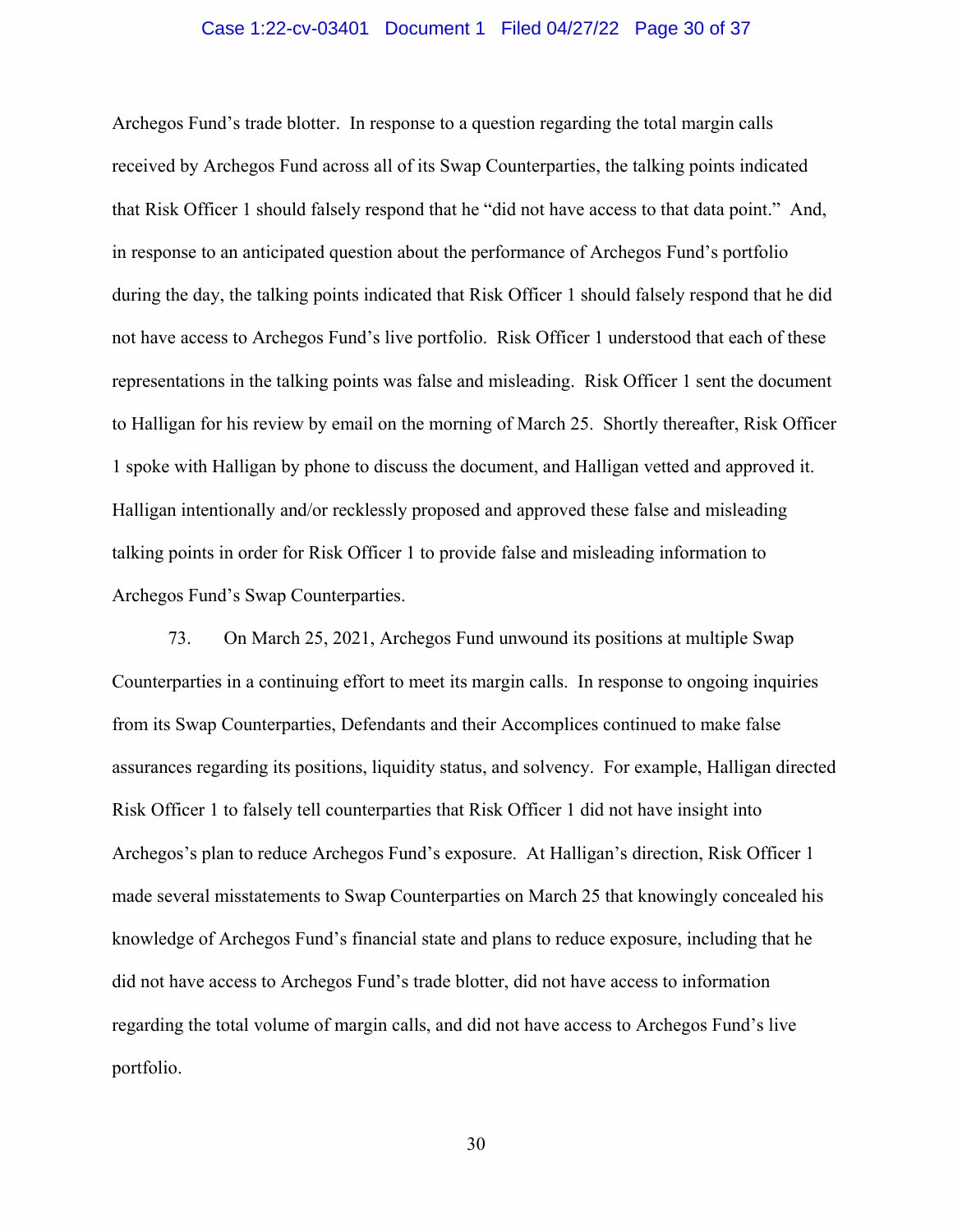# **G. March 25 and March 26, 2021 – Archegos Collapses**

74. The markets on March 25 brought further losses to Archegos Fund's portfolio. Archegos Fund's margin calls due March 25 exceeded its available free cash at the end of the day. When Archegos Fund was unable to meet the full amount of its margin calls, its Swap Counterparties began exercising their rights under their respective swap agreements. In the evening of March 25, Swap Counterparty 3 issued a notice of default, and Swap Counterparty 7 issued a notice to Archegos Fund exercising its early termination rights. Swap Counterparty 8, Swap Counterparty 1, and Swap Counterparty 6 each issued margin failure notices. Over the next two days, several additional Swap Counterparties issued notices of default and/or exercised early termination rights with respect to Archegos Fund.

75. The events of default allowed Archegos Fund's counterparties to unwind Archegos Fund's positions, which they proceeded to do on Friday, March 26, 2021. With respect to Archegos Fund's long single-name TRS positions, this meant terminating the swaps and exiting the associated hedges. Because the Swap Counterparties typically hedged Archegos Fund's long single-name TRS by buying the same security referenced in the swap, exiting the hedges typically meant selling into the market the same securities underlying Archegos Fund's long single-name TRS. As the Swap Counterparties sold large volumes of these securities into the market on March 26, the prices of these securities declined even further, causing additional losses in Archegos's portfolio.

76. In addition to deepening Archegos Fund's already crippling losses, these declines also caused enormous losses for many of Archegos Fund's counterparties, who had bought these securities at higher prices during the previous months as a hedge on Archegos Fund's swaps, and who were now forced to sell them back into market at rapidly declining prices. Swap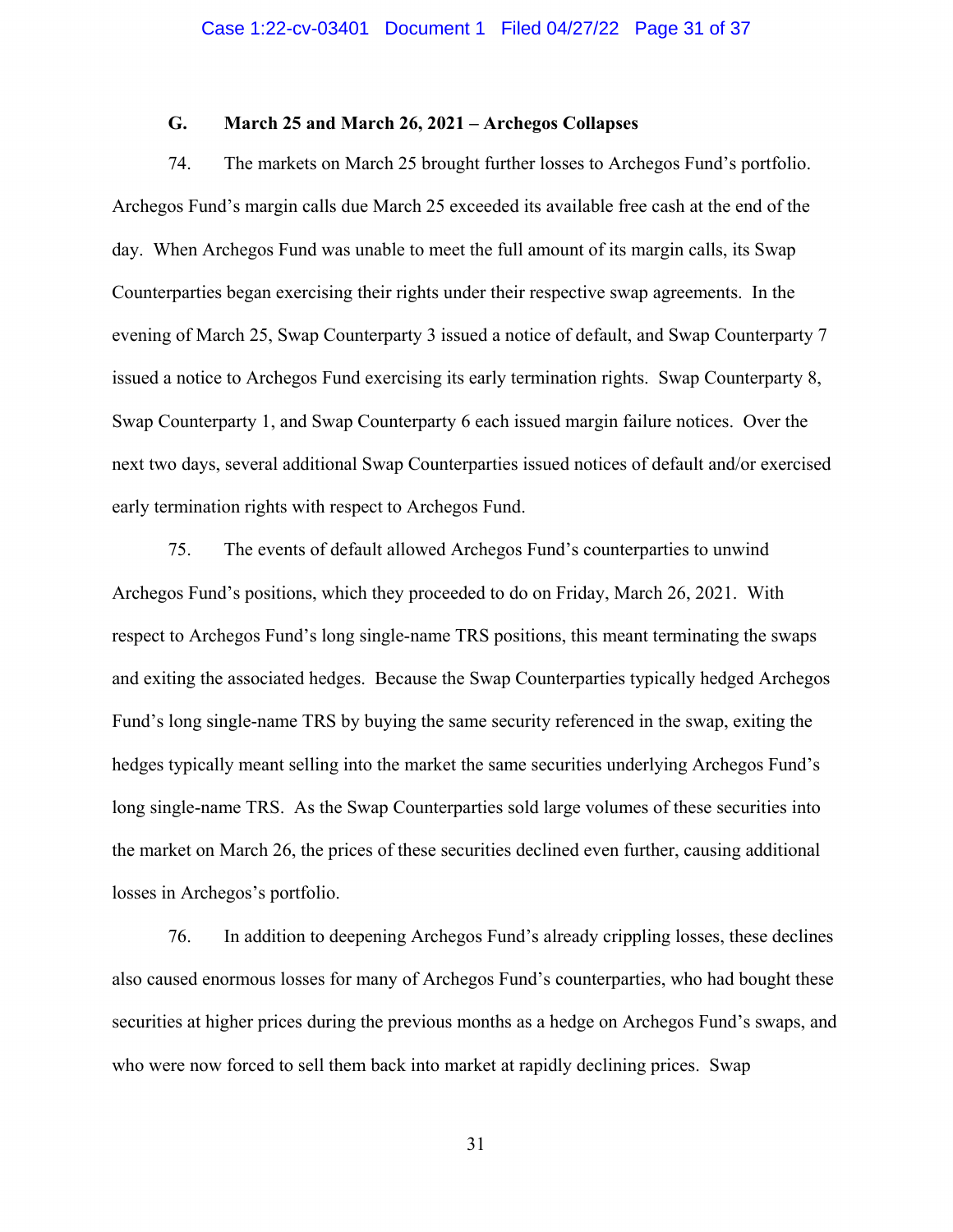Counterparty 3, for example, lost over \$5 billion due to Archegos Fund's collapse; Swap

Counterparty 5 lost almost \$3 billion; and Swap Counterparty 4 lost over \$700 million.

## **VIOLATIONS OF THE COMMODITY EXCHANGE ACT**

## **COUNT ONE**

# **FRAUD BY DECEPTIVE DEVICE OR CONTRIVANCE – VIOLATION OF SECTION 6(c)(1) OF THE ACT, 7 U.S.C. § 9(1) AND REGULATION 180.1(a)(1)**–**(3), 17 C.F.R. § 180.1(a)(1)**–**(3) (2021)**

- 77. Paragraphs 1 through 77 are re-alleged and incorporated herein by reference.
- 78. 7 U.S.C. § 9(1) makes it unlawful for any person, directly or indirectly, to:

[U]se or employ, or attempt to use or employ, in connection with any swap, or a contract of sale of any commodity in interstate commerce, or for future delivery on or subject to the rules of any registered entity, any manipulative or deceptive device or contrivance, in contravention of such rules and regulations as the Commission shall promulgate by not later than 1 year after [July 21, 2010, the date of enactment of the Dodd-Frank Wall Street Reform and Consumer Protection Act] . . . .

79. 17 C.F.R. § 180.1(a) provides, in part:

It shall be unlawful for any person, directly or indirectly, in connection with any swap, or contract of sale of any commodity in interstate commerce, or contract for future delivery on or subject to the rules of any registered entity, to intentionally or recklessly: (1) Use or employ, or attempt to use or employ, any manipulative device, scheme, or artifice to defraud; (2) Make, or attempt to make, any untrue or misleading statement of a material fact or to omit to state a material fact necessary in order to make the statements made not untrue or misleading; (3) Engage, or attempt to engage, in any act, practice, or course of business, which operates or would operate as a fraud or deceit upon any person . . . .

80. During the Relevant Period, as described above, Defendants Archegos and

Halligan violated 7 U.S.C. § 9(1) and 17 C.F.R. § 180.1(a)(1)–(3) by, among other things,

engaging in a fraudulent scheme whereby they intentionally and/or recklessly provided false or misleading information and/or omitted to state material facts necessary to make that information not untrue or misleading to Archegos Fund's Swap Counterparties in order to secure additional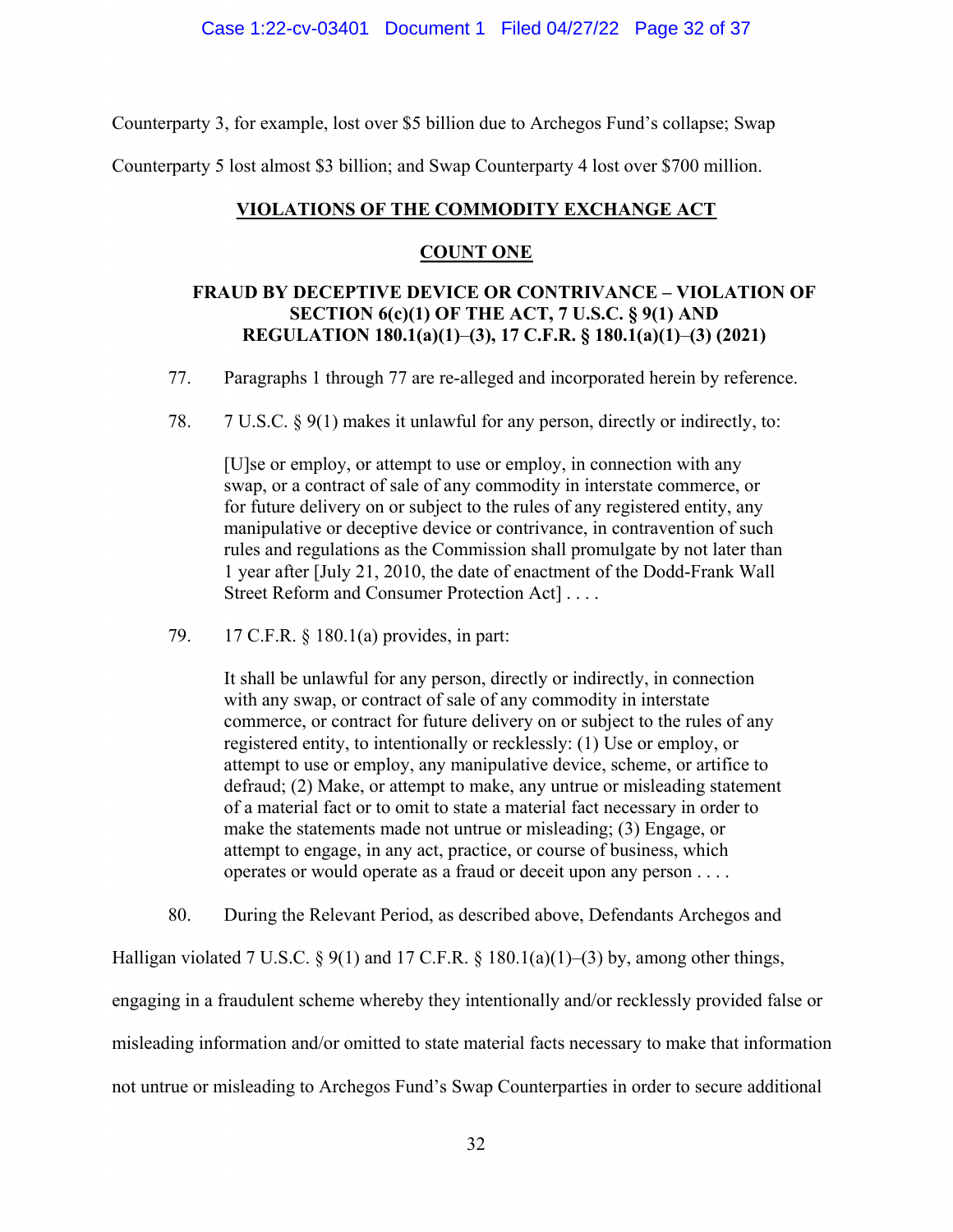#### Case 1:22-cv-03401 Document 1 Filed 04/27/22 Page 33 of 37

capacity to enlarge Archegos Fund's swap trading positions; to obtain or maintain favorable margin rates; and, during the week of March 22, 2021, to attempt to satisfy margin calls. The false or misleading information Defendants and their Accomplices, Risk Officer 1 and Trader 1, provided included information about the size, composition, and liquidity of Archegos Fund's entire portfolio across financial institutions, as well as information provided in connection with attempts to satisfy Archegos Fund's margin calls. The false or misleading information provided by Defendants concerned facts that were important for Archegos Fund's Swap Counterparties to know in making credit and risk management decisions about Archegos Fund's swap portfolio at that counterparty.

81. Risk Officer 1, Trader 1, and Defendant Halligan committed the acts, omissions, and/or failures alleged herein within the scope of their employment, agency, or office with Defendant Archegos. Therefore, Defendant Archegos is liable under Section 2(a)(1)(B) of the Act, 7 U.S.C. § 2(a)(1)(B), and Regulation 1.2, 17 C.F.R. § 1.2 (2021), as principal for the acts, omissions, or failures as alleged herein.

82. Defendant Halligan willfully aided, abetted, counseled, commanded, induced, or procured the commission of the acts constituting violations of Section  $6(c)(1)$  of the Act, 7 U.S.C. § 9(1), and Regulation 180.1(a)(1)–(3), 17 C.F.R. § 180.1(a)(1)–(3) (2021), committed by Defendant Archegos. Pursuant to Section 13(a) of the Act, 7 U.S.C. § 13c(a), Halligan is therefore responsible as if he were a principal for Defendant Archegos's violations of Section 6(c)(1) of the Act, 7 U.S.C. § 9(1), and Regulation 180.1(a)(1)–(3), 17 C.F.R. § 180.1(a)(1)–(3) (2021).

83. Each act of: (1) using or employing, or attempting to use or employ, a manipulative device, scheme, or artifice to defraud; (2) making, or attempting to make, untrue or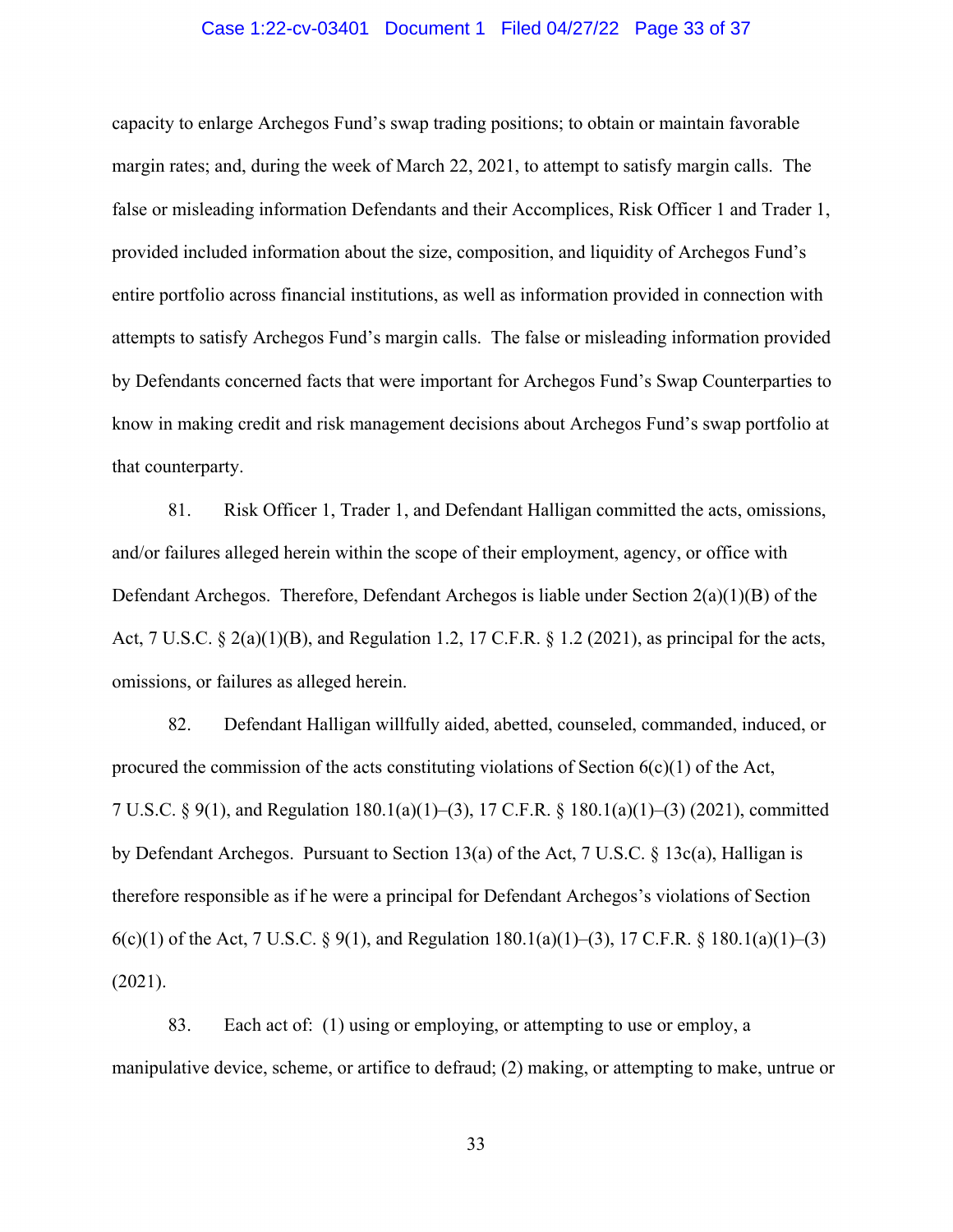#### Case 1:22-cv-03401 Document 1 Filed 04/27/22 Page 34 of 37

misleading statements of material fact, or omitting to state material facts necessary to make the statements not untrue or misleading; and (3) engaging, or attempting to engage, in any act, practice, or course of business, which operated or would operate as a fraud or deceit upon any person, including but not limited to those specifically alleged herein, is alleged as a separate and distinct violation of 7 U.S.C.  $\S 9(1)$  and 17 C.F.R.  $\S 180.1(a)(1)–(3)$ .

## **VI. RELIEF REQUESTED**

WHEREFORE, the Commission respectfully requests that this Court, as authorized by Section 6c of the Act, 7 U.S.C. § 13a-1, and pursuant to its own equitable powers:

- A. Find that Defendants Archegos Capital Management, L.P. and Patrick Halligan violated Section  $6(c)(1)$  of the Act, 7 U.S.C. § 9(1), and Regulation 180.1(a)(1)–(3), 17 C.F.R. § 180.1(a)(1)–(3) (2021);
- B. Find that Defendant Archegos Capital Management, L.P. is liable under 7 U.S.C.  $\S$  2(a)(1)(B) and 17 C.F.R.  $\S$  1.2 (2021) as principal for the acts, omissions, or failures as alleged herein;
- C. Find that Defendant Patrick Halligan is liable under Section 13(a) of the Act, 7 U.S.C. § 13c(a), as if he were a principal for Defendant Archegos's violations of 7 U.S.C.  $\S 9(1)$ , and 17 C.F.R.  $\S 180.1(a)(1)–(3)$  as alleged herein;
- D. Enter an order of permanent injunction enjoining Defendants and any of their affiliates, agents, servants, employees, successors, assigns, attorneys, and all persons in active concert with them, who receive actual notice of such order by personal service or otherwise, from violating 7 U.S.C.  $\S$  9(1) and 17 C.F.R.  $\S$  180.1(a)(1)–(3);
- E. Enter an order of permanent injunction restraining and enjoining Defendants and any of their affiliates, agents, servants, employees, successors, assigns, attorneys, and persons in active concert with them, from directly or indirectly:
	- 1) Trading on or subject to the rules of any registered entity (as that term is defined by Section 1a(40) of the Act, 7 U.S.C. § 1a(40);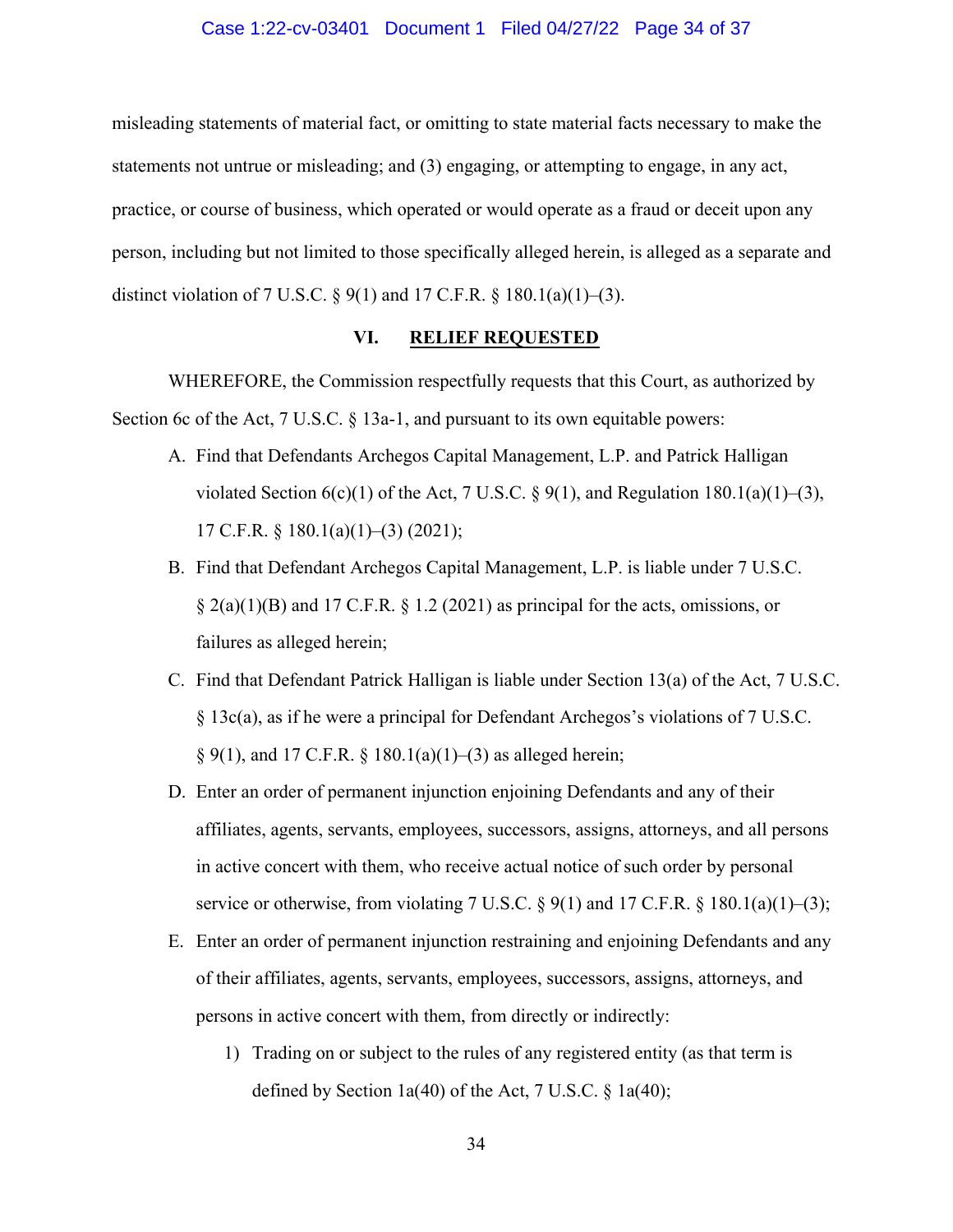- 2) Entering into any transactions involving "commodity interests" (as that term is defined in Regulation 1.3, 17 C.F.R. § 1.3 (2021)), for accounts held in the name of any Defendant or for any account in which any Defendant has a direct or indirect interest;
- 3) Having any commodity interests traded on any Defendant's behalf;
- 4) Controlling or directing the trading for or on behalf of any other person or entity, whether by power of attorney or otherwise, in any account involving commodity interests;
- 5) Soliciting, receiving, or accepting any funds from any person for the purpose of purchasing or selling any commodity interests;
- 6) Applying for registration or claim exemption from registration with the Commission in any capacity, or engaging in any activity requiring such registration or exemption from registration with the Commission except as provided for in Regulation 4.14(a)(9), 17 C.F.R. § 4.14(a)(9) (2021); and/or
- 7) Acting as a principal (as that term is defined in Regulation 3.l(a), 17 C.F.R. § 3.1 (a) (2021)), agent or any other officer or employee of any person registered, exempted from registration, or required to be registered with the Commission except as provided for in 17 C.F.R. § 4.14(a)(9).
- F. Enter an order directing Defendants to pay a civil monetary penalty assessed by the Court, in an amount not to exceed the penalty prescribed by Section  $6c(d)(1)$  of the Act, 7 U.S.C. § 13a-1(d)(1), as adjusted for inflation pursuant to the Federal Civil Penalties Inflation Adjustment Act Improvements Act of 2015, Pub. L. 114-74, tit. VII, § 701, 129 Stat. 584, 599–600, *see* Regulation 143.8, 17 C.F.R. § 143.8 (2021), for each violation of the Act and Regulations, as described herein;
- G. Enter an order directing Defendants, as well as any third-party transferee and/or successors thereof, to disgorge, pursuant to such procedure as the Court may order, all benefits received including, but not limited to, salaries, commissions, loans, fees,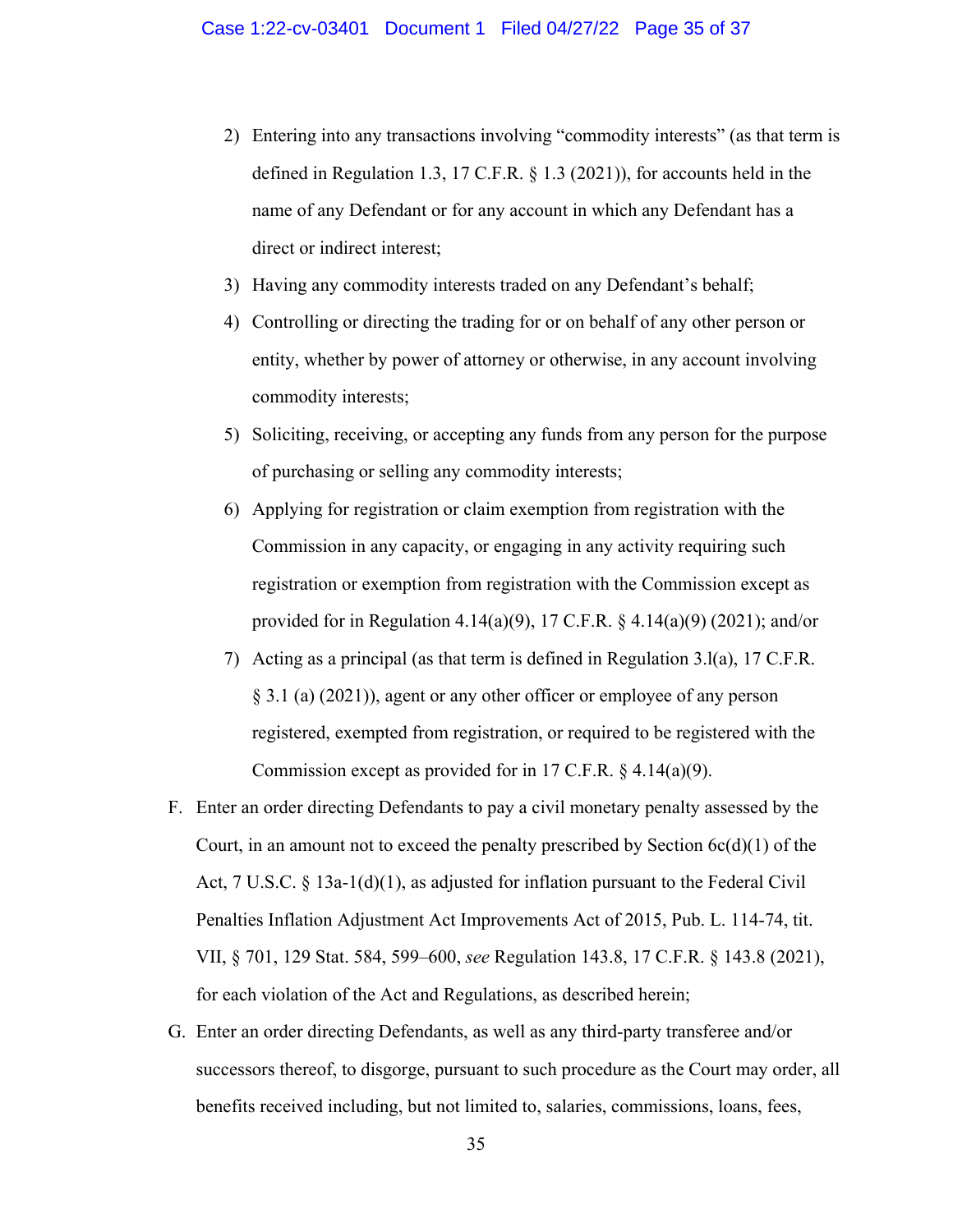## Case 1:22-cv-03401 Document 1 Filed 04/27/22 Page 36 of 37

revenues, and trading profits derived, directly or indirectly, from the acts or practices which constituted violations of the Act, as described herein, including pre-judgment and post-judgment interest;

- H. Enter an order directing Defendants, as well as any successors thereof, to make full restitution to every person who has sustained losses proximately caused by the violations described herein, including pre-judgment and post-judgment interest;
- I. Enter an order requiring Defendants to pay costs and fees as permitted by 28 U.S.C. §§ 1920 and 2413(a)(2) (2012); and
- J. Enter an order providing such other and further relief as the Court may deem necessary and appropriate under the circumstances.

\* \* \*